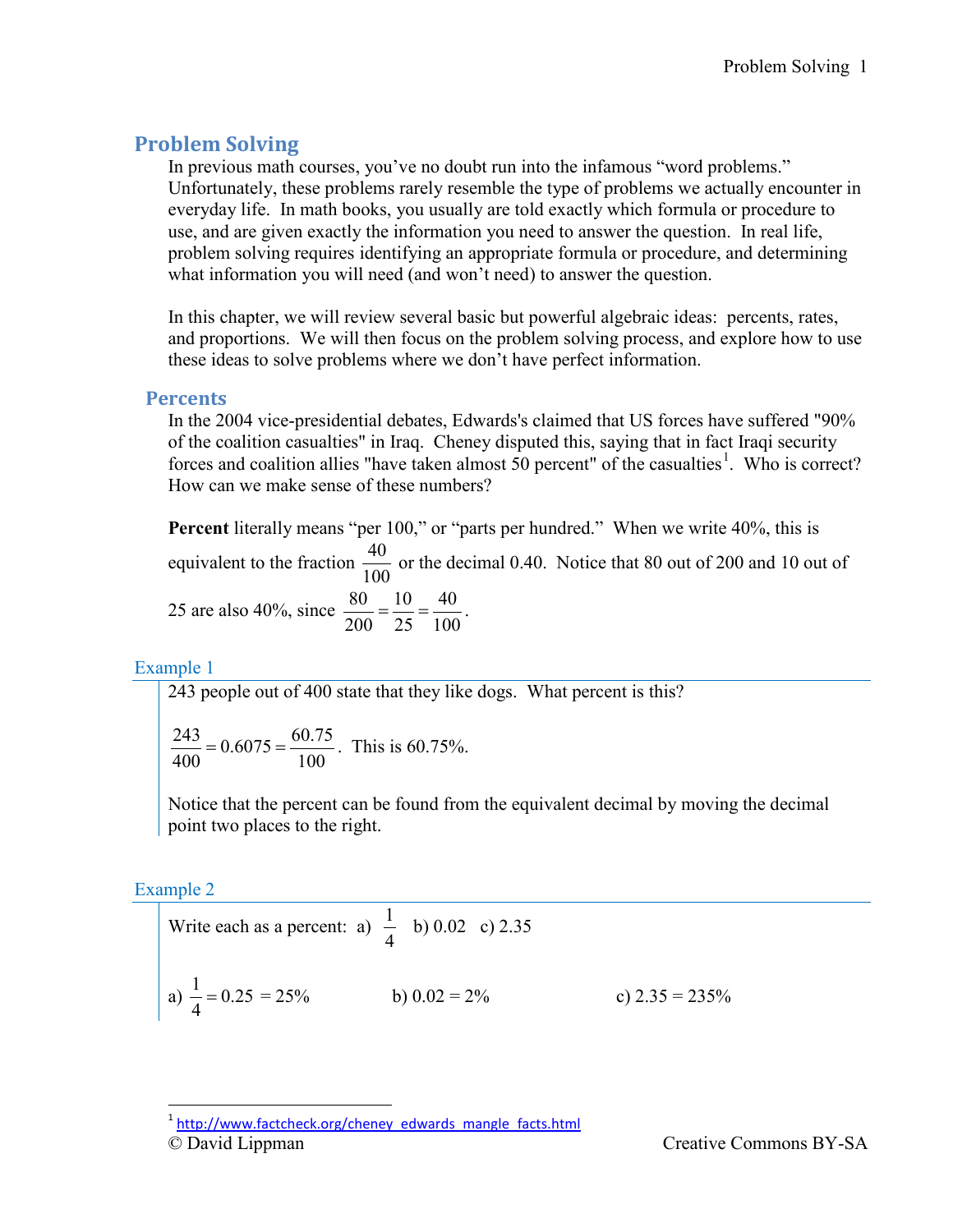**Percents** If we have a *part* that is some *percent* of a *whole*, then percent =  $\frac{\text{part}}{\text{1}}$ , or equivalently, part = percent whole To do the calculations, we write the percent as a decimal.

#### Example 3

The sales tax in a town is 9.4%. How much tax will you pay on a \$140 purchase?

Here, \$140 is the whole, and we want to find 9.4% *of* \$140. We start by writing the percent as a decimal by moving the decimal point two places to the left (which is equivalent to dividing by 100). We can then compute:  $\text{tax} = 0.094(140) = $13.16$  in tax.

#### Example 4

In the news, you hear "tuition is expected to increase by 7% next year." If tuition this year was \$1200 per quarter, what will it be next year?

The tuition next year will be the current tuition plus an additional 7%, so it will be 107% of this year's tuition:  $$1200(1.07) = $1284.$ 

Alternatively, we could have first calculated 7% of  $$1200: $1200(0.07) = $84$ .

Notice this is *not* the expected tuition for next year (we could only wish). Instead, this is the expected *increase*, so to calculate the expected tuition, we'll need to add this change to the previous year's tuition:  $$1200 + $84 = $1284.$ 

#### **Try it Now 1**

A TV originally priced at \$799 is on sale for 30% off. There is then a 9.2% sales tax. Find the price after including the discount and sales tax.

#### Example 5

The value of a car dropped from \$7400 to \$6800 over the last year. What percent decrease is this?

To compute the percent change, we first need to find the dollar value change: \$6800-\$7400 = -\$600. Often we will take the absolute value of this amount, which is called the **absolute change**:  $|-600| = 600$ .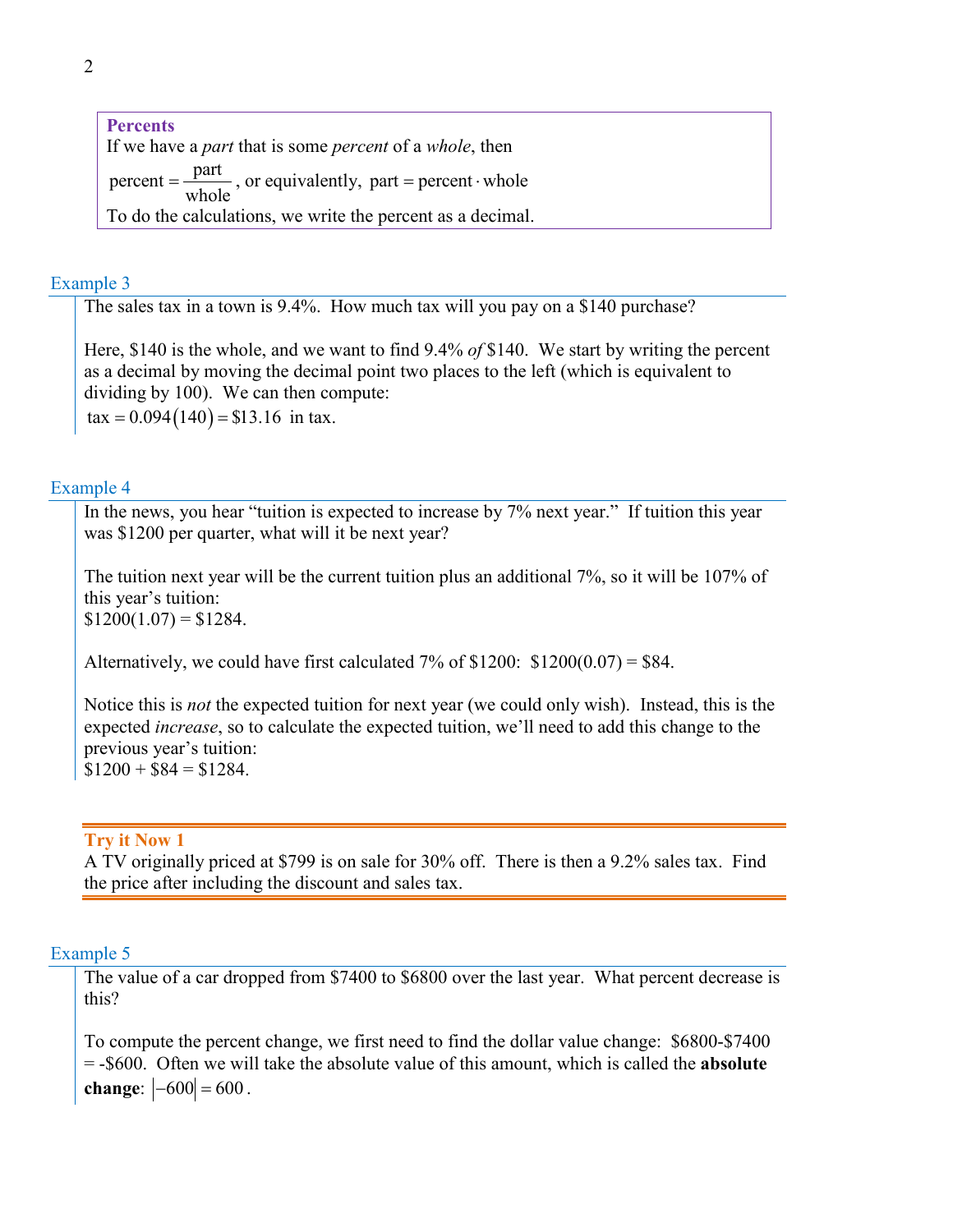Since we are computing the decrease relative to the starting value, we compute this percent out of \$7400:

 $\frac{600}{7400}$  = 0.081 = 8.1% decrease. This is called a **relative change**.

| <b>Absolute and Relative Change</b><br>Given two quantities,                                                                                                                      |  |  |  |  |  |
|-----------------------------------------------------------------------------------------------------------------------------------------------------------------------------------|--|--|--|--|--|
| Absolute change = $ $ ending quantity – starting quantity                                                                                                                         |  |  |  |  |  |
| absolute change<br>Relative change:<br>starting quantity                                                                                                                          |  |  |  |  |  |
| Absolute change has the same units as the original quantity.<br>Relative change gives a percent change.<br>The starting quantity is called the <b>base</b> of the percent change. |  |  |  |  |  |

The base of a percent is very important. For example, while Nixon was president, it was argued that marijuana was a "gateway" drug, claiming that 80% of marijuana smokers went on to use harder drugs like cocaine. The problem is, this isn't true. The true claim is that 80% of harder drug users first smoked marijuana. The difference is one of base: 80% of marijuana smokers using hard drugs, vs. 80% of hard drug users having smoked marijuana. These numbers are not equivalent. As it turns out, only one in 2,400 marijuana users actually go on to use harder drugs<sup>[2](#page-2-0)</sup>.

# Example 6

There are about 75 QFC supermarkets in the U.S. Albertsons has about 215 stores. Compare the size of the two companies.

When we make comparisons, we must ask first whether an absolute or relative comparison. The absolute difference is  $215 - 75 = 140$ . From this, we could say "Albertsons has 140 more stores than QFC." However, if you wrote this in an article or paper, that number does not mean much. The relative difference may be more meaningful. There are two different relative changes we could calculate, depending on which store we use as the base:

Using QFC as the base,  $\frac{140}{75}$  = 1.867. This tells us Albertsons is 186.7% larger than QFC. Using Albertsons as the base,  $\frac{140}{215} = 0.651$ . This tells us QFC is 65.1% smaller than Albertsons.

<span id="page-2-0"></span><sup>&</sup>lt;sup>2</sup> <http://tvtropes.org/pmwiki/pmwiki.php/Main/LiesDamnedLiesAndStatistics>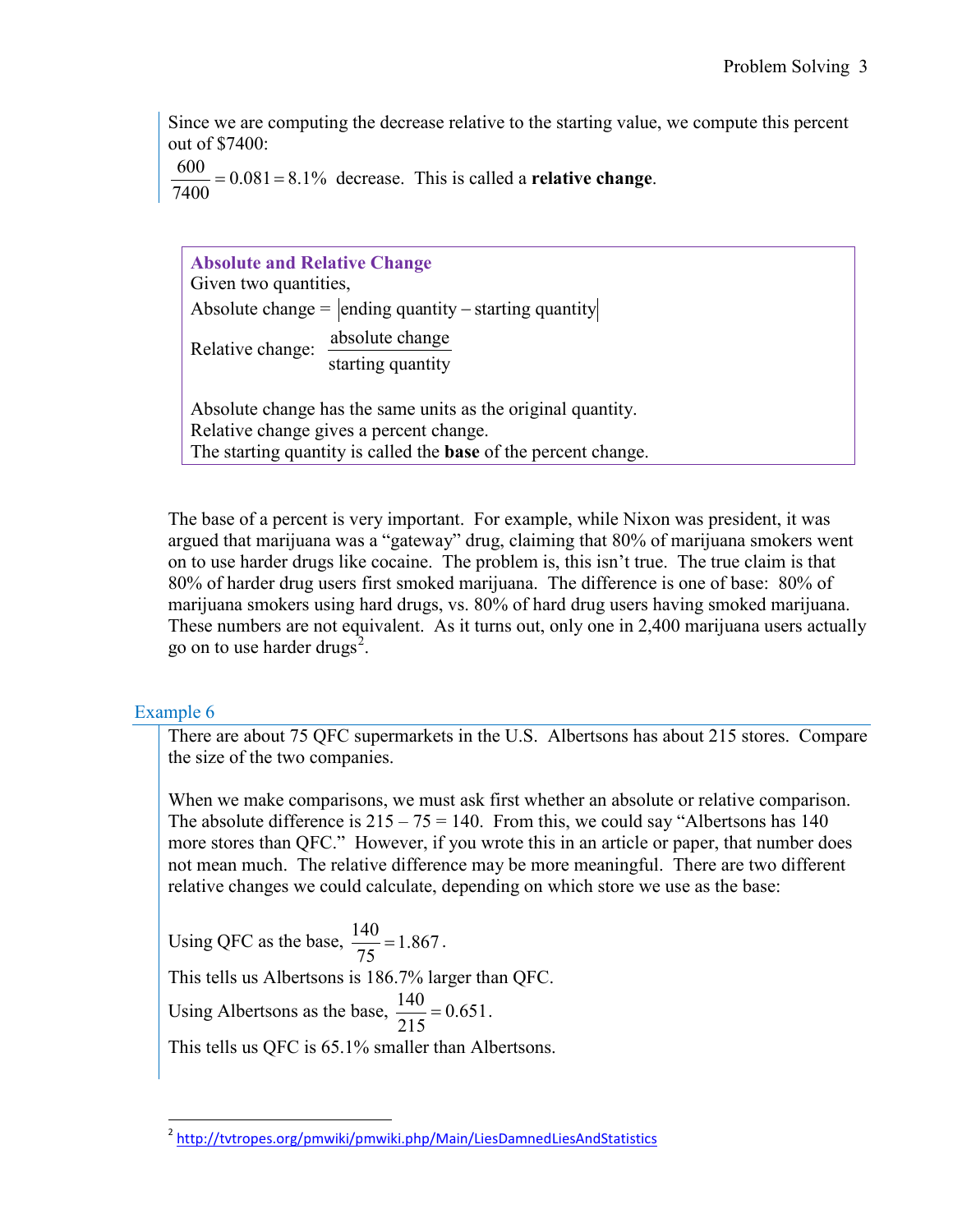Notice both of these are showing percent *differences*. We could also calculate the size of Albertsons relative to QFC:  $\frac{215}{75}$  = 2.867, which tells us Albertsons is 2.867 times the size of QFC. Likewise, we could calculate the size of QFC relative to Albertsons:  $\frac{75}{215} = 0.349$ , which tells us that QFC is 34.9% of the size of Albertsons.

## Example 7

Suppose a stock drops in value by 60% one week, then increases in value the next week by 75%. Is the value higher or lower than where it started?

To answer this question, suppose the value started at \$100. After one week, the value dropped by 60%:  $$100 - $100(0.60) = $100 - $60 = $40.$ 

In the next week, notice that base of the percent has changed to the new value, \$40. Computing the 75% increase:  $$40 + $40(0.75) = $40 + $30 = $70.$ 

In the end, the stock is still \$30 lower, or  $\frac{$30}{\$100} = 30\%$  lower, valued than it started.

#### **Try it Now 2**

The U.S. federal debt at the end of 2001 was \$5.77 trillion, and grew to \$6.20 trillion by the end of 2002. At the end of 2005 it was \$7.91 trillion, and grew to \$8.45 trillion by the end of  $2006<sup>3</sup>$  $2006<sup>3</sup>$  $2006<sup>3</sup>$ . Calculate the absolute and relative increase for 2001-2002 and 2005-2006. Which year saw a larger increase in federal debt?

#### Example 8

A Seattle Times article on high school graduation rates reported "The number of schools graduating 60 percent or fewer students in four years – sometimes referred to as "dropout factories" – decreased by 17 during that time period. The number of kids attending schools with such low graduation rates was cut in half."

- a) Is the "decrease by 17" number a useful comparison?
- b) Considering the last sentence, can we conclude that the number of "dropout factories" was originally 34?

<span id="page-3-0"></span><sup>&</sup>lt;sup>3</sup> http://www.whitehouse.gov/sites/default/files/omb/budget/fy2013/assets/hist07z1.xls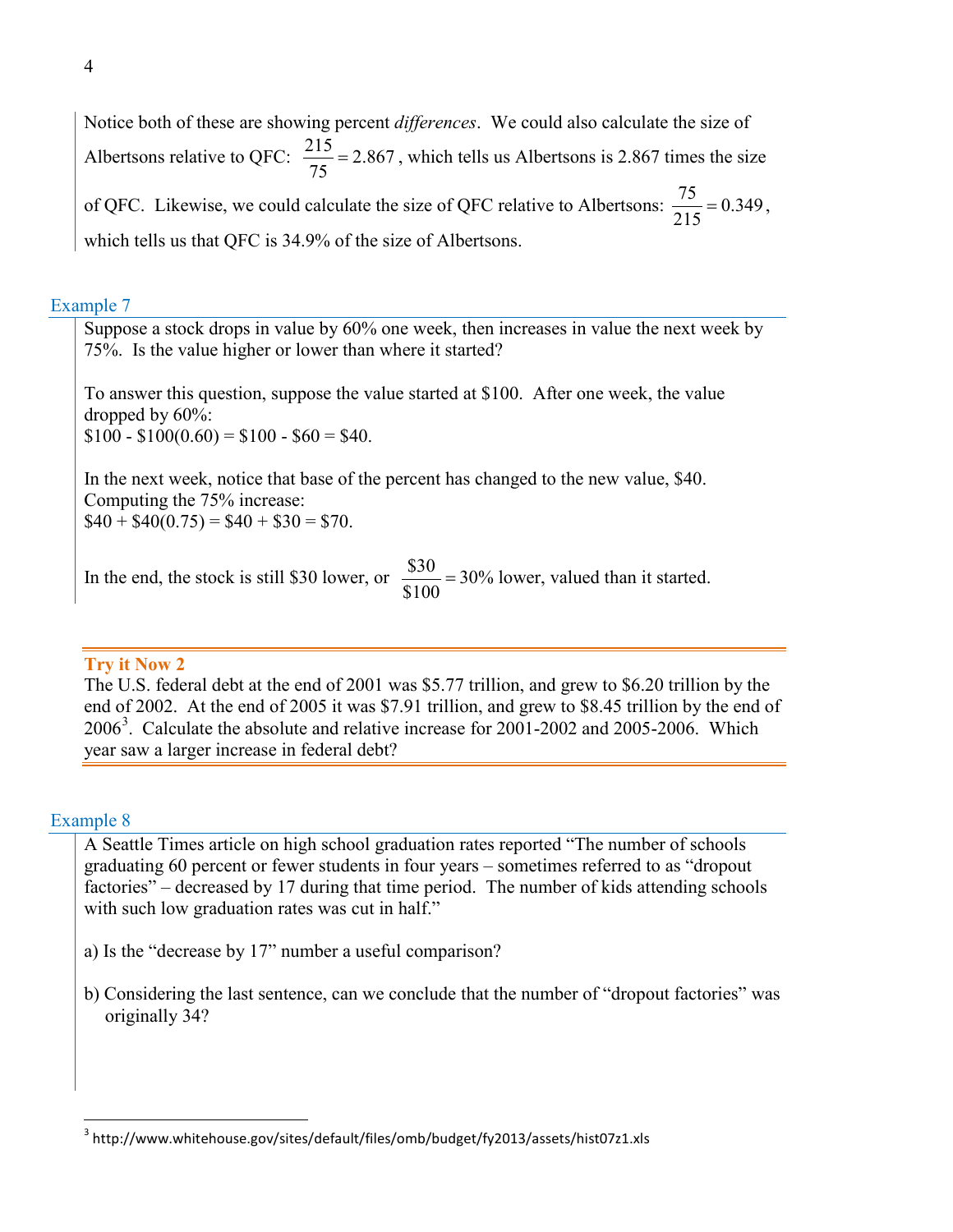- a) This number is hard to evaluate, since we have no basis for judging whether this is a larger or small change. If the number of "dropout factories" dropped from 20 to 3, that'd be a very significant change, but if the number dropped from 217 to 200, that'd be less of an improvement.
- b) The last sentence provides relative change which helps put the first sentence in perspective. We can estimate that the number of "dropout factories" was probably previously around 34. However, it's possible that students simply moved schools rather than the school improving, so that estimate might not be fully accurate.

## Example 9

In the 2004 vice-presidential debates, Edwards's claimed that US forces have suffered "90% of the coalition casualties" in Iraq. Cheney disputed this, saying that in fact Iraqi security forces and coalition allies "have taken almost 50 percent" of the casualties. Who is correct?

Without more information, it is hard for us to judge who is correct, but we can easily conclude that these two percents are talking about different things, so one does not necessarily contradict the other. Edward's claim was a percent with coalition forces as the base of the percent, while Cheney's claim was a percent with both coalition and Iraqi security forces as the base of the percent. It turns out both statistics are in fact fairly accurate.

## **Try it Now 3**

In the 2012 presidential elections, one candidate argued that "the president's plan will cut \$716 billion from Medicare, leading to fewer services for seniors," while the other candidate rebuts that "our plan does not cut current spending and actually expands benefits for seniors, while implementing cost saving measures." Are these claims in conflict, in agreement, or not comparable because they're talking about different things?

We'll wrap up our review of percents with a couple cautions. First, when talking about a change of quantities that are already measured in percents, we have to be careful in how we describe the change.

# Example 10

A politician's support increases from 40% of voters to 50% of voters. Describe the change.

We could describe this using an absolute change:  $|50\% - 40\%| = 10\%$ . Notice that since the original quantities were percents, this change also has the units of percent. In this case, it is best to describe this as an increase of 10 **percentage points**.

In contrast, we could compute the percent change:  $\frac{10\%}{40\%} = 0.25 = 25\%$  increase. This is the relative change, and we'd say the politician's support has increased by 25%.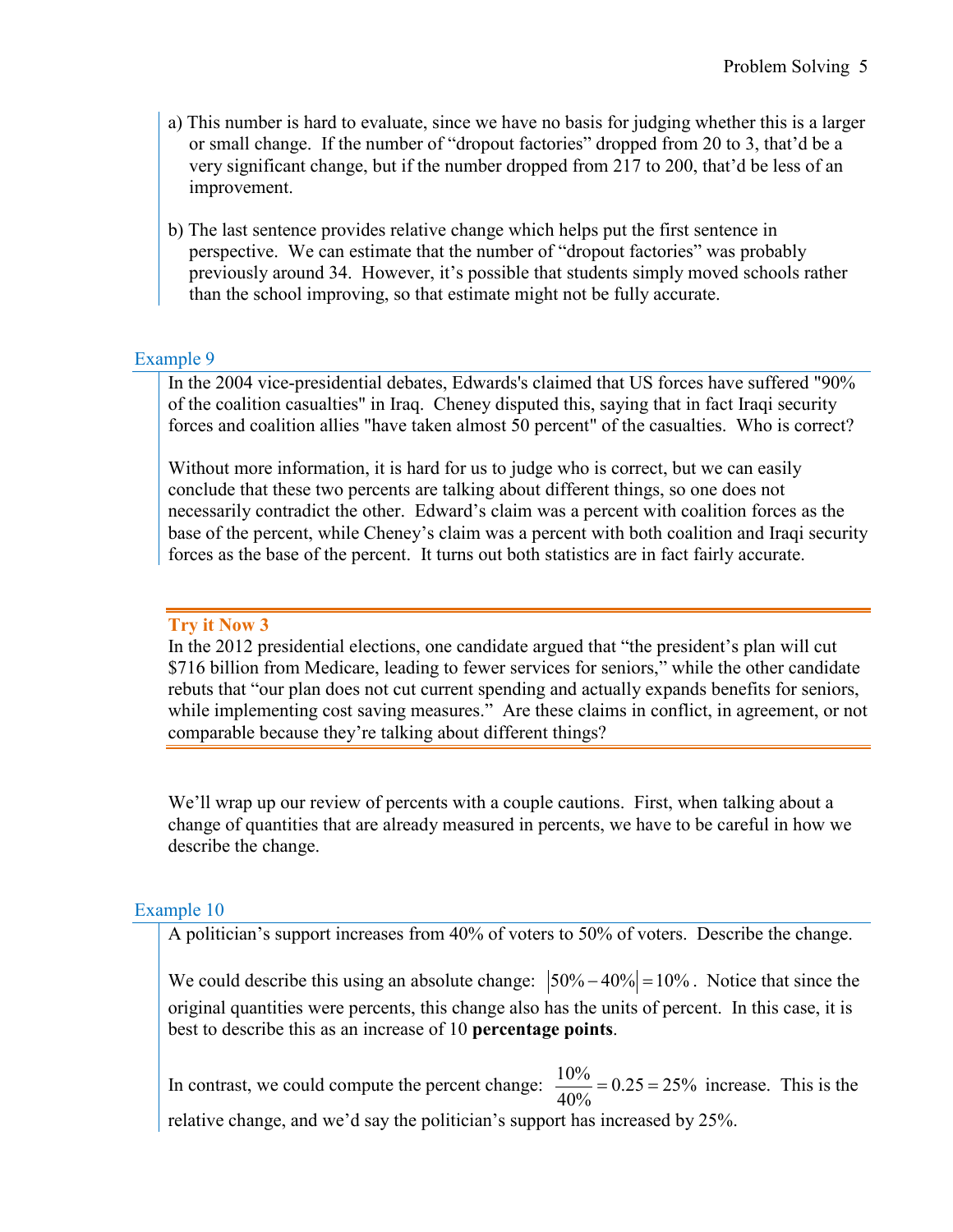Lastly, a caution against averaging percents.

#### Example 11

A basketball player scores on 40% of 2-point field goal attempts, and on 30% of 3-point of field goal attempts. Find the player's overall field goal percentage.

It is very tempting to average these values, and claim the overall average is 35%, but this is likely not correct, since most players make many more 2-point attempts than 3-point attempts. We don't actually have enough information to answer the question. Suppose the player attempted 200 2-point field goals and 100 3-point field goals. Then they made  $200(0.40) = 80$  2-point shots and  $100(0.30) = 30$  3-point shots. Overall, they made 110 shots out of 300, for a  $\frac{110}{300} = 0.367 = 36.7\%$  overall field goal percentage.

#### **Proportions and Rates**

If you wanted to power the city of Seattle using wind power, how many windmills would you need to install? Questions like these can be answered using rates and proportions.

**Rates**

A rate is the ratio (fraction) of two quantities. A **unit rate** is a rate with a denominator of one.

#### Example 12

Your car can drive 300 miles on a tank of 15 gallons. Express this as a rate. Expressed as a rate,  $\frac{300 \text{ miles}}{15 \text{ gallons}}$ . We can divide to find a unit rate: 1gallon  $\frac{20 \text{ miles}}{1 \text{ m/s}}$ , which we could also write as gallon  $20 \frac{\text{miles}}{\text{m}}$ , or just 20 miles per gallon.

**Proportion Equation** A proportion equation is an equation showing the equivalence of two rates or ratios.

#### Example 13

Solve the proportion  $\frac{5}{3}$ 3 6  $=\frac{x}{6}$  for the unknown value *x*.

This proportion is asking us to find a fraction with denominator 6 that is equivalent to the fraction  $\frac{5}{3}$ 3 . We can solve this by multiplying both sides of the equation by 6, giving  $\frac{5}{2} \cdot 6 = 10$ 3  $x = \frac{3}{2} \cdot 6 = 10$ .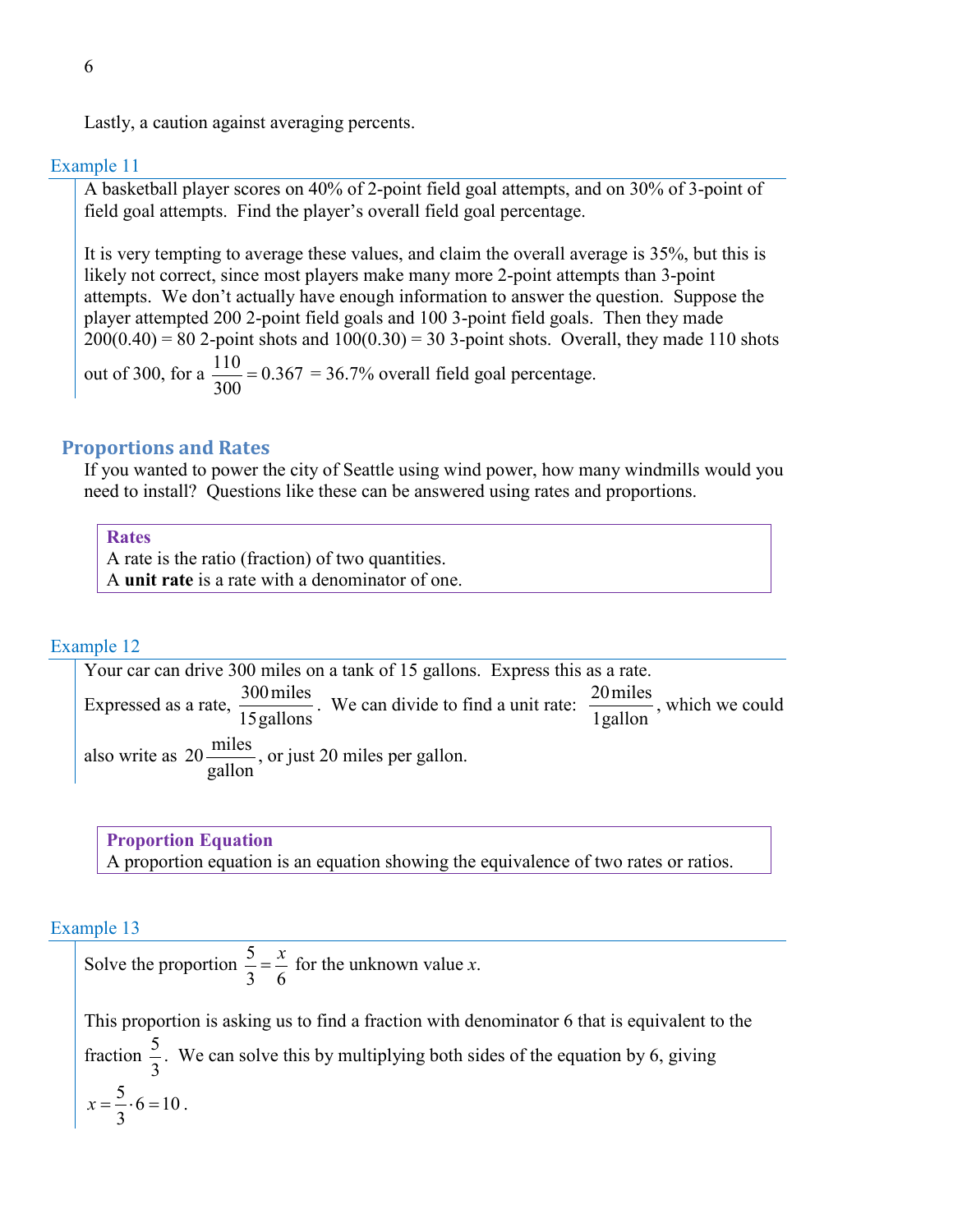Example 14

A map scale indicates that  $\frac{1}{2}$  inch on the map corresponds with 3 real miles. How many miles apart are two cities that are  $2\frac{1}{4}$ 4 inches apart on the map?

We can set up a proportion by setting equal two  $\frac{\text{map inches}}{\text{real miles}}$  rates, and introducing a variable,  $x$ , to represent the unknown quantity – the mile distance between the cities. miles map inches 4  $2\frac{1}{4}$ 3miles map inch 2 1  $=\frac{4}{x \text{ miles}}$  Multiply both sides by *x* and rewriting the mixed number 1  $\overline{2}$ .  $x = \frac{9}{5}$ 3 4 Multiply both sides by 3  $1 \t 27$ 2 4 Multiply both sides by 2 (or divide by  $\frac{1}{2}$ )  $\frac{27}{2}$  = 13 $\frac{1}{3}$ 2 2  $x = \frac{27}{2} = 13 \frac{1}{2}$  miles

Many proportion problems can also be solved using **dimensional analysis**, the process of multiplying a quantity by rates to change the units.

Example 15

Your car can drive 300 miles on a tank of 15 gallons. How far can it drive on 40 gallons? We could certainly answer this question using a proportion:  $\frac{300 \text{ miles}}{15 \text{ gallons}} = \frac{x \text{ miles}}{40 \text{ gallons}}$ 15gallons  $\frac{300 \text{ miles}}{25 \times 10^{-11}} = \frac{x \text{ miles}}{10 \times 10^{-11}}.$ However, we earlier found that 300 miles on 15 gallons gives a rate of 20 miles per gallon. If we multiply the given 40 gallon quantity by this rate, the *gallons* unit "cancels" and we're left with a number of miles: 800miles gallon 20miles 1 40gallons gallon  $40$  gallons  $\cdot \frac{20 \text{ miles}}{40 \text{ gallons}} = \frac{40 \text{ gallons}}{40 \text{ miles}} \cdot \frac{20 \text{ miles}}{40 \text{ miles}} =$ Notice if instead we were asked "how many gallons are needed to drive 50 miles?" we could answer this question by inverting the 20 mile per gallon rate so that the *miles* unit cancels and we're left with gallons:  $\frac{50 \text{ gallons}}{20}$  = 2.5 gallons 20miles 1gallon 1 50miles 20miles  $1\text{gallon} = \frac{50 \text{ miles}}{1\text{gallon}} \cdot \frac{1\text{gallon}}{1\text{golen}} = \frac{50 \text{gallons}}{1\text{golar}} =$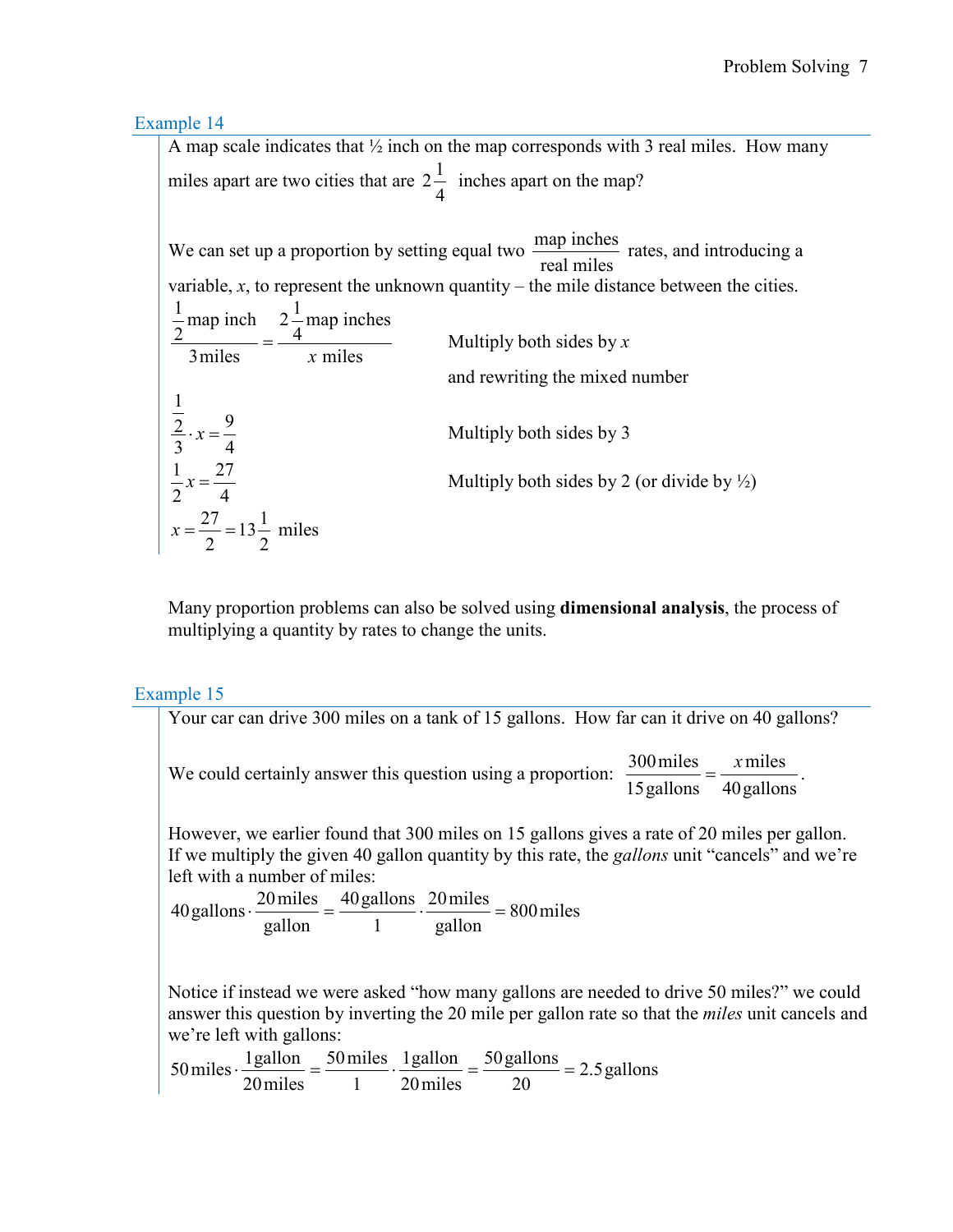Dimensional analysis can also be used to do unit conversions. Here are some unit conversions for reference.

| <b>Unit Conversions</b>                                                                                        |                                  |  |  |  |
|----------------------------------------------------------------------------------------------------------------|----------------------------------|--|--|--|
| Length                                                                                                         |                                  |  |  |  |
| 1 foot (ft) = 12 inches (in)                                                                                   | 1 yard (yd) = 3 feet (ft)        |  |  |  |
| 1 mile = $5,280$ feet                                                                                          |                                  |  |  |  |
| 1000 millimeters (mm) = 1 meter (m)                                                                            | 100 centimeters $(cm) = 1$ meter |  |  |  |
| 1000 meters (m) = 1 kilometer (km)                                                                             | 2.54 centimeters $(cm) = 1$ inch |  |  |  |
|                                                                                                                |                                  |  |  |  |
| <b>Weight and Mass</b>                                                                                         |                                  |  |  |  |
| 1 pound (lb) = 16 ounces (oz)                                                                                  | 1 ton = $2000$ pounds            |  |  |  |
| 1000 milligrams (mg) = 1 gram (g)                                                                              | 1000 grams = 1 $kilogram$ (kg)   |  |  |  |
| 1 kilogram = $2.2$ pounds (on earth)                                                                           |                                  |  |  |  |
|                                                                                                                |                                  |  |  |  |
| Capacity                                                                                                       |                                  |  |  |  |
| 1 cup = 8 fluid ounces (fl oz) <sup>*</sup>                                                                    | 1 pint = $2 \text{ cups}$        |  |  |  |
| 1 quart = 2 pints = 4 cups                                                                                     | 1 gallon = 4 quarts = 16 cups    |  |  |  |
| 1000 milliliters (ml) = 1 liter (L)                                                                            |                                  |  |  |  |
|                                                                                                                |                                  |  |  |  |
| *Fluid ounces are a capacity measurement for liquids. 1 fluid ounce $\approx 1$ ounce (weight) for water only. |                                  |  |  |  |

# Example 16

A bicycle is traveling at 15 miles per hour. How many feet will it cover in 20 seconds?

To answer this question, we need to convert 20 seconds into feet. If we know the speed of the bicycle in feet per second, this question would be simpler. Since we don't, we will need to do additional unit conversions. We will need to know that  $5280 \text{ ft} = 1 \text{ mile}$ . We might start by converting the 20 seconds into hours:

hour 180 1 60minutes 1hour 60seconds 20 seconds  $\cdot \frac{1 \text{ minute}}{60} \cdot \frac{1 \text{ hour}}{100} = \frac{1}{100}$  hour Now we can multiply by the 15 miles/hr mile 12 1 1hour hour  $\cdot \frac{15 \text{ miles}}{11}$ 180  $\frac{1}{10}$  hour  $\cdot \frac{15 \text{ miles}}{11} = \frac{1}{12}$  mile Now we can convert to feet 440feet 1mile mile  $\cdot \frac{5280 \text{ feet}}{1}$ 12  $\frac{1}{2}$  mile  $\cdot \frac{5280 \text{ feet}}{1}$  = We could have also done this entire calculation in one long set of products: 20 seconds  $\cdot \frac{1 \text{ minute}}{60} \cdot \frac{1 \text{ hour}}{11 \text{ hours}} \cdot \frac{15 \text{ miles}}{11 \text{ hours}} \cdot \frac{5280 \text{ feet}}{11 \text{ hours}} = 440 \text{ feet}$ 1mile 60 seconds 60 minutes 1 hour

# **Try it Now 4**

A 1000 foot spool of bare 12-gauge copper wire weighs 19.8 pounds. How much will 18 inches of the wire weigh, in ounces?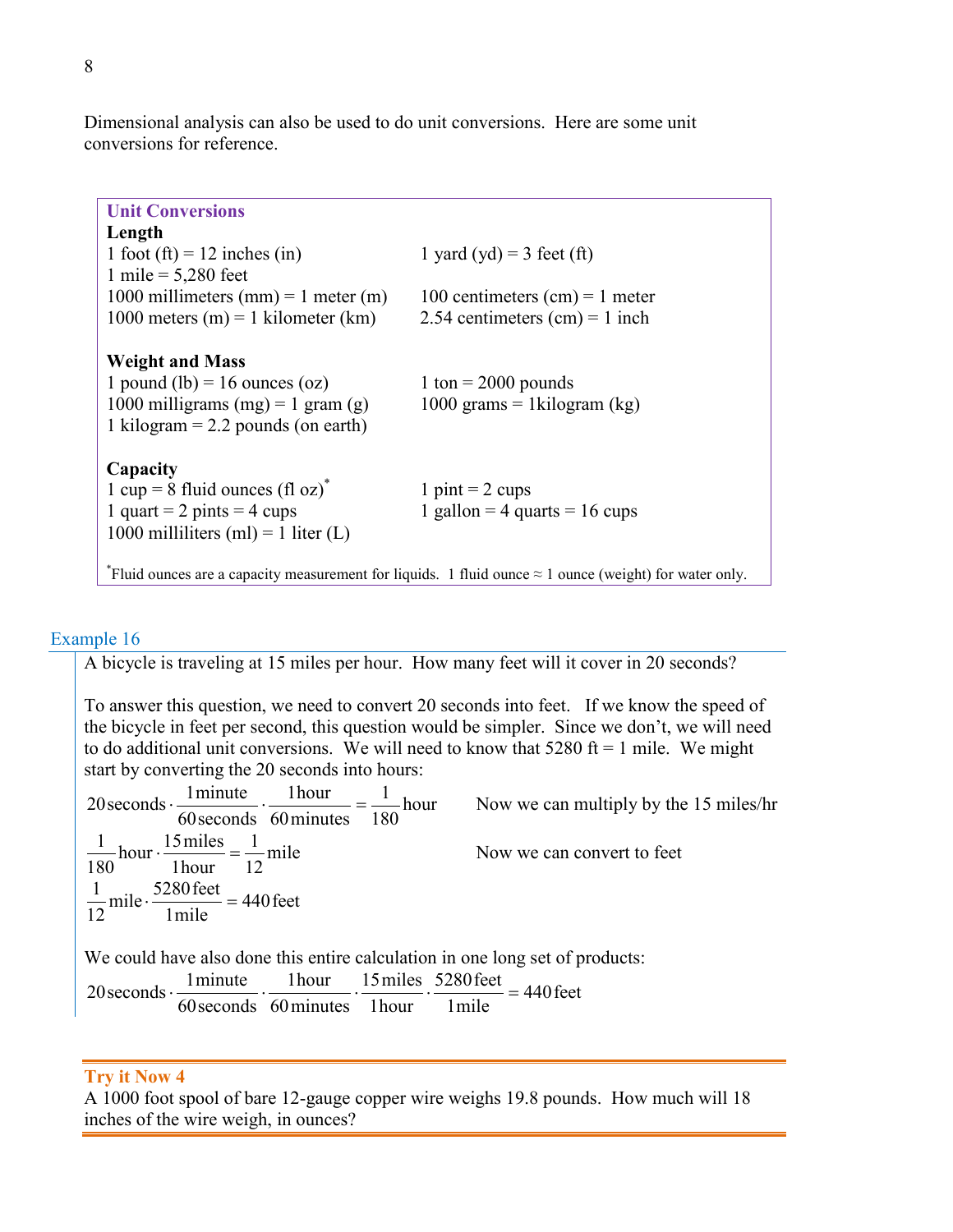Notice that with the miles per gallon example, if we double the miles driven, we double the gas used. Likewise, with the map distance example, if the map distance doubles, the real-life distance doubles. This is a key feature of proportional relationships, and one we must confirm before assuming two things are related proportionally.

## Example 17

Suppose you're tiling the floor of a 10 ft by 10 ft room, and find that 100 tiles will be needed. How many tiles will be needed to tile the floor of a 20 ft by 20 ft room?

In this case, while the width the room has doubled, the area has quadrupled. Since the number of tiles needed corresponds with the area of the floor, not the width, 400 tiles will be needed. We could find this using a proportion based on the areas of the rooms: tiles  $\frac{100 \text{ tiles}}{n} = \frac{n}{n}$ 

<sup>2</sup> 400 ft<sup>2</sup> 100ft

Other quantities just don't scale proportionally at all.

#### Example 18

Suppose a small company spends \$1000 on an advertising campaign, and gains 100 new customers from it. How many new customers should they expect if they spend \$10,000?

While it is tempting to say that they will gain 1000 new customers, it is likely that additional advertising will be less effective than the initial advertising. For example, if the company is a hot tub store, there are likely only a fixed number of people interested in buying a hot tub, so there might not even be 1000 people in the town who would be potential customers.

Sometimes when working with rates, proportions, and percents, the process can be made more challenging by the magnitude of the numbers involved. Sometimes, large numbers are just difficult to comprehend.

#### Example 19

Compare the 2010 U.S. military budget of \$683.7 billion to other quantities.

Here we have a very large number, about \$683,700,000,000 written out. Of course, imagining a billion dollars is very difficult, so it can help to compare it to other quantities.

If that amount of money was used to pay the salaries of the 1.4 million Walmart employees in the U.S., each would earn over \$488,000.

There are about 300 million people in the U.S. The military budget is about \$2,200 per person.

If you were to put \$683.7 billion in \$100 bills, and count out 1 per second, it would take 216 years to finish counting it.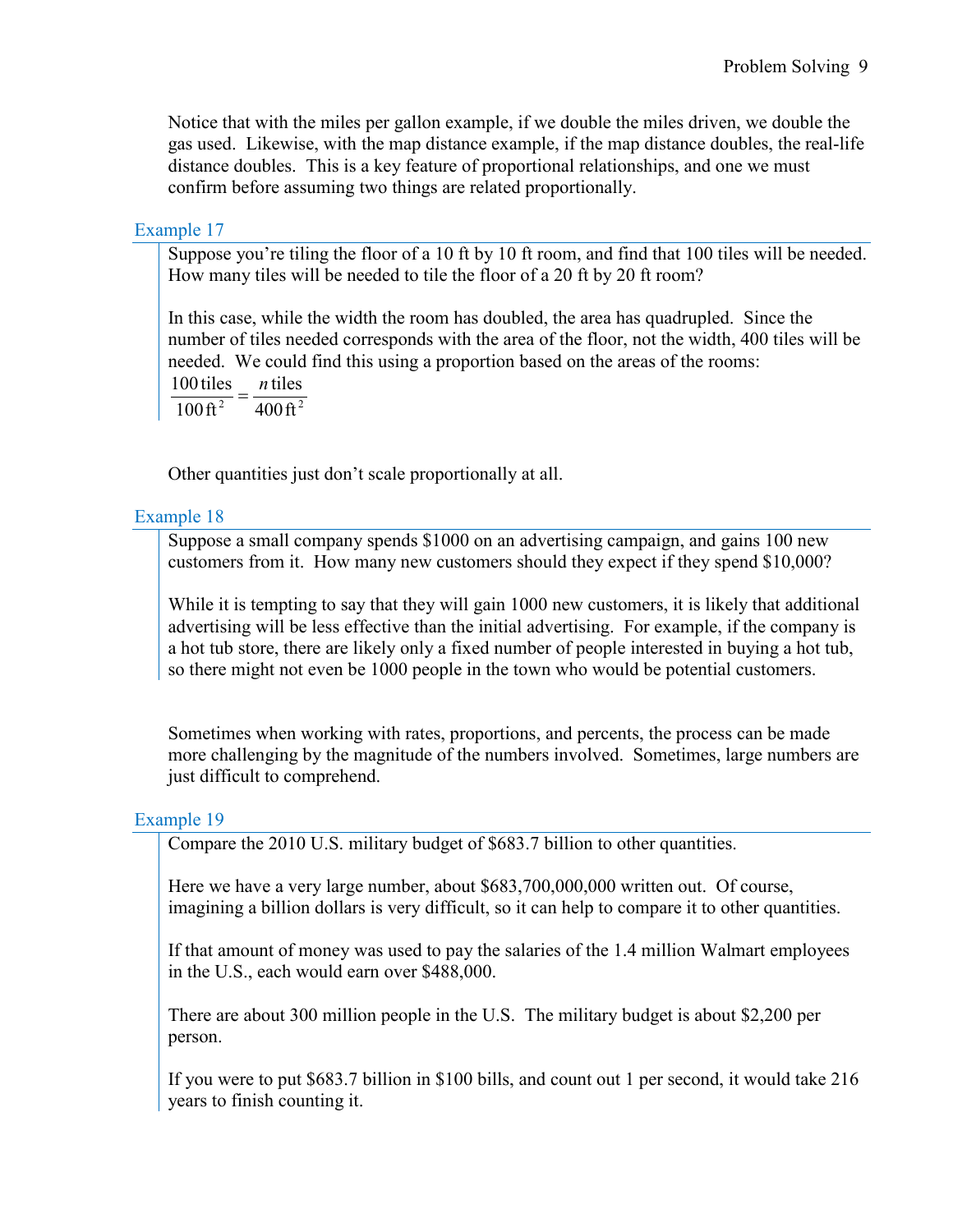## Example 20

Compare the electricity consumption per capita in China to the rate in Japan.

To address this question, we will first need data. From the  $CIA<sup>4</sup>$  $CIA<sup>4</sup>$  $CIA<sup>4</sup>$  website we can find the electricity consumption in 2011 for China was 4,693,000,000,000 KWH (kilowatt-hours), or 4.693 trillion KWH, while the consumption for Japan was 859,700,000,000, or 859.7 billion KWH. To find the rate per capita (per person), we will also need the population of the two countries. From the World Bank<sup>[5](#page-9-1)</sup>, we can find the population of China is  $1,344,130,000$ , or 1.344 billion, and the population of Japan is 127,817,277, or 127.8 million.

Computing the consumption per capita for each country:

China: 1,344,130,000people  $\frac{4,693,000,000,000 \text{ KWH}}{3,344438,8888 \text{ KWH}} \approx 3491.5 \text{ KWH per person}$ Japan:  $\frac{859,700,000,000KWH}{127,817,277}$  people  $\approx$  6726 KWH per person

While China uses more than 5 times the electricity of Japan overall, because the population of Japan is so much smaller, it turns out Japan uses almost twice the electricity per person compared to China.

# **Geometry**

Geometric shapes, as well as area and volumes, can often be important in problem solving.

# Example 21

You are curious how tall a tree is, but don't have any way to climb it. Describe a method for determining the height.

There are several approaches we could take. We'll use one based on triangles, which requires that it's a sunny day. Suppose the tree is casting a shadow, say 15 ft long. I can then have a friend help me measure my own shadow. Suppose I am 6 ft tall, and cast a 1.5 ft shadow. Since the triangle formed by the tree and its shadow has the same angles as the triangle formed by me and my shadow, these triangles are called **similar triangles** and their sides will scale proportionally. In other words, the ratio of height to width will be the same in both triangles. Using this, we can find the height of the tree, which we'll denote by *h*:

 $h$  ft tall  $\frac{6 \text{ ft tall}}{2 \cdot h} = \frac{h}{h}$ 

15ft shadow 1.5ft shadow

Multiplying both sides by 15, we get  $h = 60$ . The tree is about 60 ft tall.

<span id="page-9-1"></span><span id="page-9-0"></span> $^4$  https://www.cia.gov/library/publications/the-world-factbook/rankorder/2042rank.html<br> $^5$  http://data.worldbank.org/indicator/SP.POP.TOTL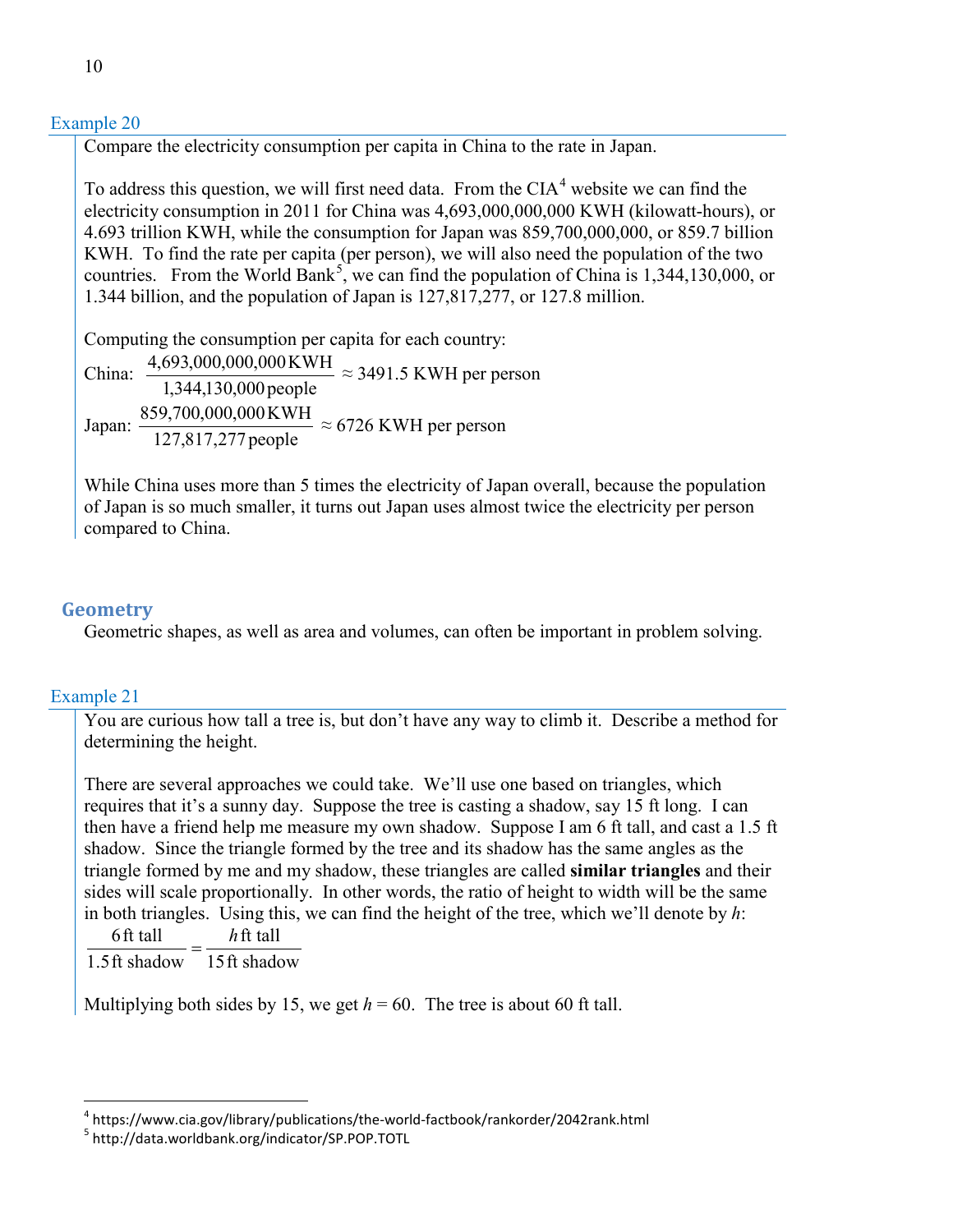

It may be helpful to recall some formulas for areas and volumes of a few basic shapes.

# Example 22

If a 12 inch diameter pizza requires 10 ounces of dough, how much dough is needed for a 16 inch pizza?

To answer this question, we need to consider how the weight of the dough will scale. The weight will be based on the volume of the dough. However, since both pizzas will be about the same thickness, the weight will scale with the area of the top of the pizza. We can find the area of each pizza using the formula for area of a circle,  $A = \pi r^2$ :

A 12" pizza has radius 6 inches, so the area will be  $\pi 6^2$  = about 113 square inches.

A 16" pizza has radius 8 inches, so the area will be  $\pi 8^2$  = about 201 square inches.

Notice that if both pizzas were 1 inch thick, the volumes would be 113 in<sup>3</sup> and 201 in<sup>3</sup> respectively, which are at the same ratio as the areas. As mentioned earlier, since the thickness is the same for both pizzas, we can safely ignore it.

We can now set up a proportion to find the weight of the dough for a 16" pizza:

<sup>2</sup> 201 in<sup>2</sup> ounces 113in  $\frac{10 \text{ ounces}}{1400 \times 10^{-3}} = \frac{x \text{ ounces}}{200 \times 10^{-3}}$  Multiply both sides by 201  $201 \cdot \frac{10}{116}$ 113  $x = 201 \cdot \frac{10}{112}$  = about 17.8 ounces of dough for a 16" pizza.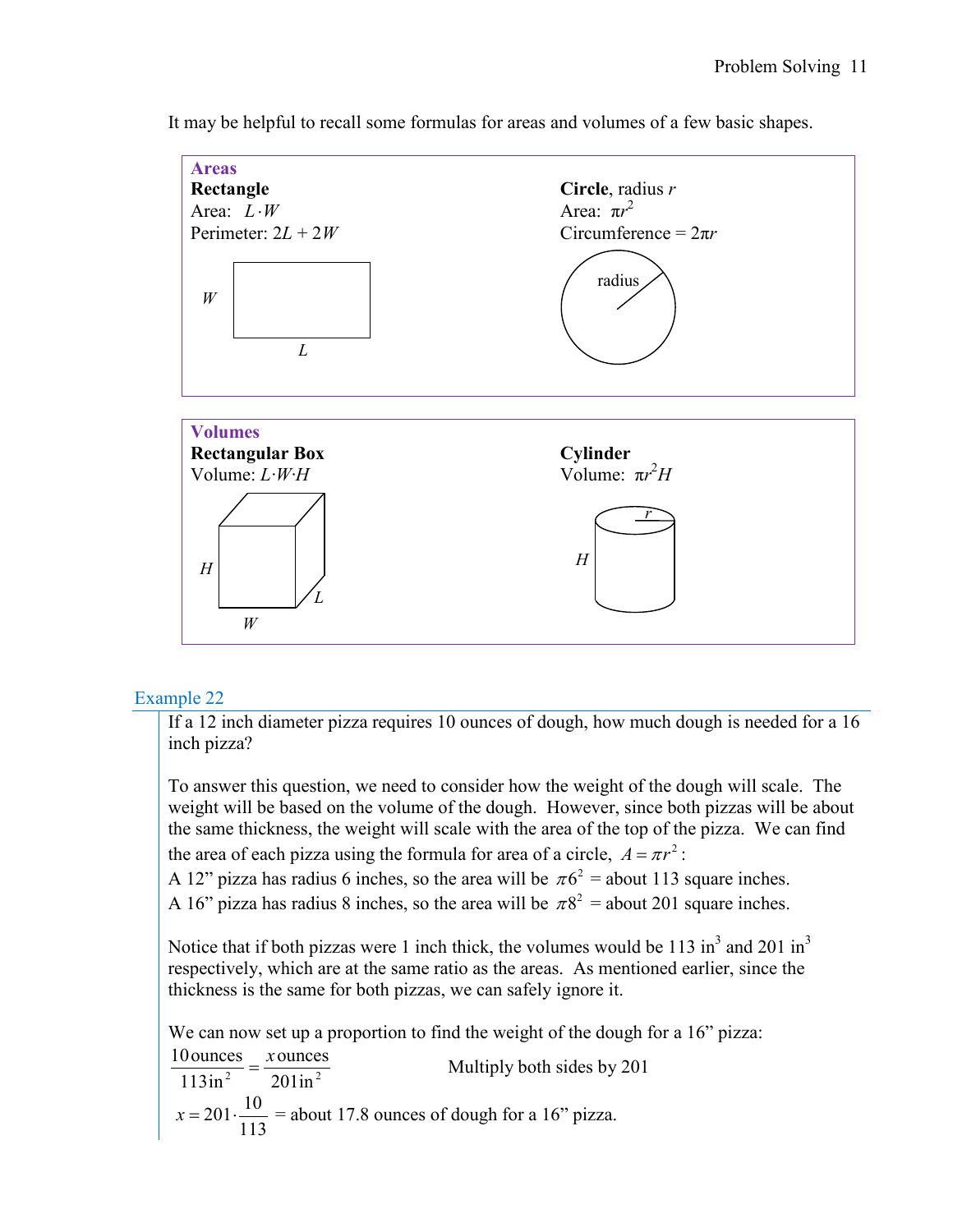It is interesting to note that while the diameter is  $\frac{16}{12} = 1.33$  times larger, the dough required, which scales with area, is  $1.33^2 = 1.78$  times larger.

## Example 23

A company makes regular and jumbo marshmallows. The regular marshmallow has 25 calories. How many calories will the jumbo marshmallow have?

We would expect the calories to scale with volume. Since the marshmallows have cylindrical shapes, we can use that formula to find the volume. From the grid in the image, we can estimate the radius and height of each marshmallow.



Photo courtes[y Christopher Danielson](http://christopherdanielson.wordpress.com/)

The regular marshmallow appears to have a diameter of about 3.5 units, giving a radius of 1.75 units, and a height of about 3.5 units. The volume is about  $\pi (1.75)^2 (3.5) = 33.7$  units<sup>3</sup>.

The jumbo marshmallow appears to have a diameter of about 5.5 units, giving a radius of 2.75 units, and a height of about 5 units. The volume is about  $\pi (2.75)^2 (5) = 118.8$  units<sup>3</sup>.

We could now set up a proportion, or use rates. The regular marshmallow has 25 calories for 33.7 cubic units of volume. The jumbo marshmallow will have:

3 118.8 units<sup>3</sup>  $\cdot \frac{25 \text{ calories}}{33.7 \text{ units}^3} = 88.1 \text{ calories}$ 

It is interesting to note that while the diameter and height are about 1.5 times larger for the jumbo marshmallow, the volume and calories are about  $1.5^3 = 3.375$  times larger.

#### **Try it Now 5**

A website says that you'll need 48 fifty-pound bags of sand to fill a sandbox that measure 8ft by 8ft by 1ft. How many bags would you need for a sandbox 6ft by 4ft by 1ft?

# **Problem Solving and Estimating**

Finally, we will bring together the mathematical tools we've reviewed, and use them to approach more complex problems. In many problems, it is tempting to take the given information, plug it into whatever formulas you have handy, and hope that the result is what you were supposed to find. Chances are, this approach has served you well in other math classes.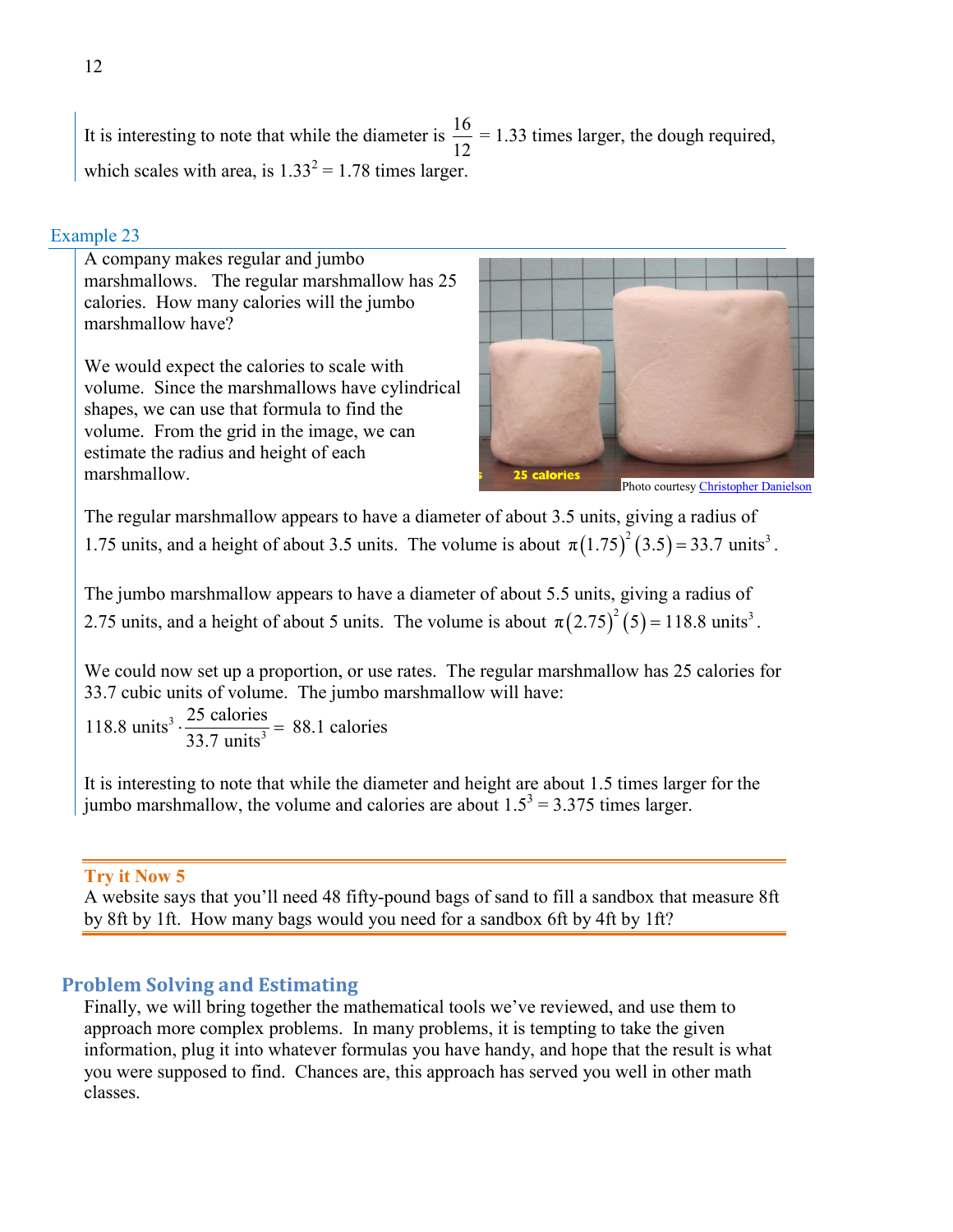This approach does not work well with real life problems. Instead, problem solving is best approached by first starting at the end: identifying exactly what you are looking for. From there, you then work backwards, asking "what information and procedures will I need to find this?" Very few interesting questions can be answered in one mathematical step; often times you will need to chain together a solution pathway, a series of steps that will allow you to answer the question.

#### **Problem Solving Process**

- 1. Identify the question you're trying to answer.
- 2. Work backwards, identifying the information you will need and the relationships you will use to answer that question.
- 3. Continue working backwards, creating a solution pathway.
- 4. If you are missing necessary information, look it up or estimate it. If you have unnecessary information, ignore it.
- 5. Solve the problem, following your solution pathway.

In most problems we work, we will be approximating a solution, because we will not have perfect information. We will begin with a few examples where we will be able to approximate the solution using basic knowledge from our lives.

#### Example 24

How many times does your heart beat in a year?

This question is asking for the rate of heart beats per year. Since a year is a long time to measure heart beats for, if we knew the rate of heart beats per minute, we could scale that quantity up to a year. So the information we need to answer this question is heart beats per minute. This is something you can easily measure by counting your pulse while watching a clock for a minute.

Suppose you count 80 beats in a minute. To convert this beats per year:

 $\frac{80 \text{ beats}}{1 \text{ minute}} \cdot \frac{60 \text{ minutes}}{1 \text{ hour}} \cdot \frac{24 \text{ hours}}{1 \text{ day}} \cdot \frac{365 \text{ days}}{1 \text{ year}} = 42,048,000 \text{ beats per year}}$ 

#### Example 25

How thick is a single sheet of paper? How much does it weigh?

While you might have a sheet of paper handy, trying to measure it would be tricky. Instead we might imagine a stack of paper, and then scale the thickness and weight to a single sheet. If you've ever bought paper for a printer or copier, you probably bought a ream, which contains 500 sheets. We could estimate that a ream of paper is about 2 inches thick and weighs about 5 pounds. Scaling these down,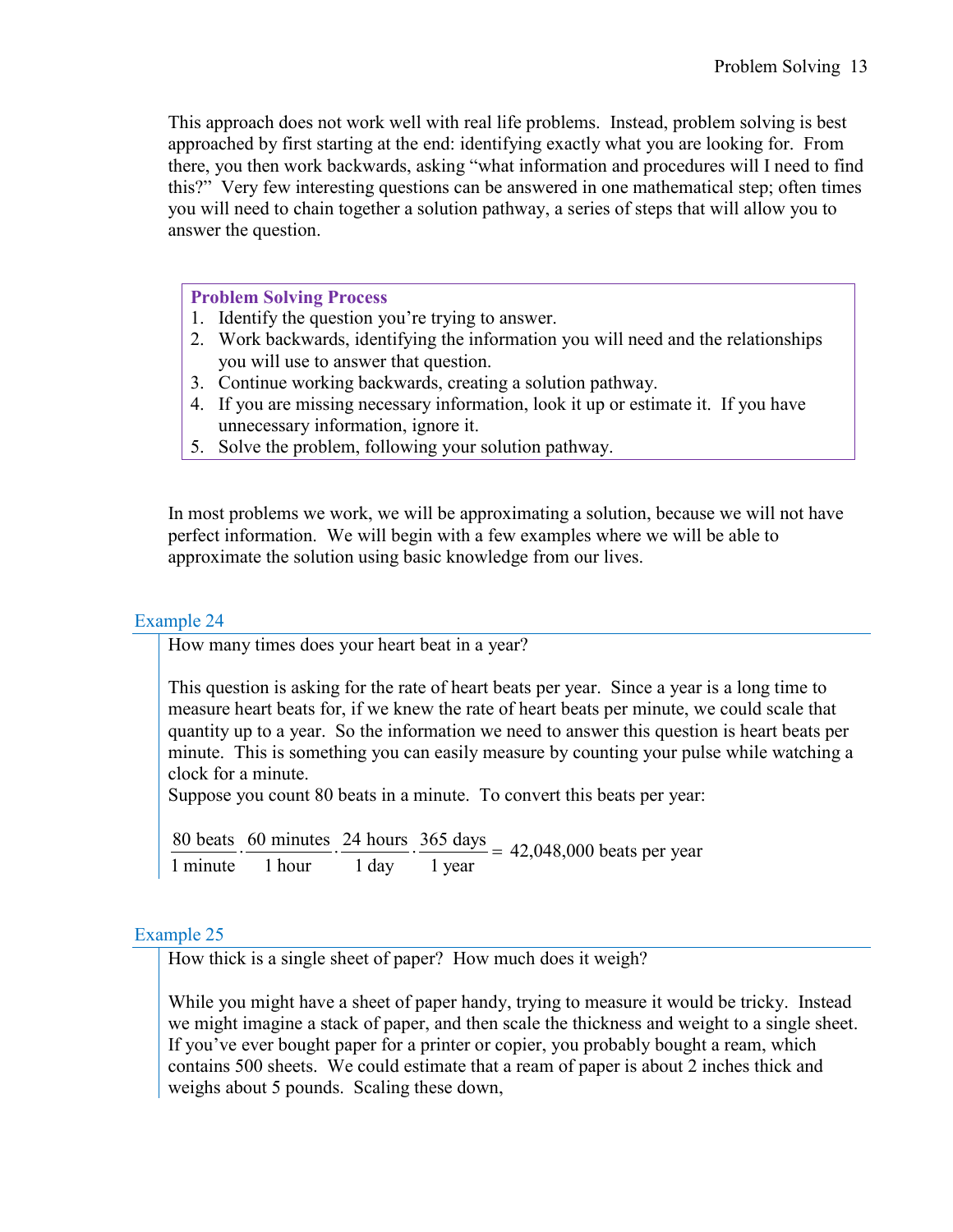$2$  inches  $\frac{\text{inches}}{\text{ream}} \cdot \frac{1 \text{ team}}{500 \text{ pages}} = 0.004 \text{ inches per sheet}$ 5 pounds 1 ream  $\frac{\text{pounds}}{\text{ream}} \cdot \frac{1 \text{ team}}{500 \text{ pages}} = 0.01 \text{ pounds per sheet, or } 0.16 \text{ ounces per sheet.}$ 

## Example 26

A recipe for zucchini muffins states that it yields 12 muffins, with 250 calories per muffin. You instead decide to make mini-muffins, and the recipe yields 20 muffins. If you eat 4, how many calories will you consume?

There are several possible solution pathways to answer this question. We will explore one.

To answer the question of how many calories 4 mini-muffins will contain, we would want to know the number of calories in each mini-muffin. To find the calories in each mini-muffin, we could first find the total calories for the entire recipe, then divide it by the number of mini-muffins produced. To find the total calories for the recipe, we could multiply the calories per standard muffin by the number per muffin. Notice that this produces a multi-step solution pathway. It is often easier to solve a problem in small steps, rather than trying to find a way to jump directly from the given information to the solution.

We can now execute our plan:

12 muffins  $\cdot \frac{250 \text{ calories}}{\text{muffin}} = 3000 \text{ calories for the whole recipe}$ 3000 calories  $\frac{2000 \text{ calories}}{20 \text{ min} - \text{multiples}}$  gives 150 calories per mini-muffin 4 mini muffins  $\frac{150 \text{ calories}}{250 \text{�}$  $\frac{150 \text{ calories}}{\text{mini}-\text{muffin}}$  totals 600 calories consumed.

#### Example 27

You need to replace the boards on your deck. About how much will the materials cost?

There are two approaches we could take to this problem: 1) estimate the number of boards we will need and find the cost per board, or 2) estimate the area of the deck and find the approximate cost per square foot for deck boards. We will take the latter approach.

For this solution pathway, we will be able to answer the question if we know the cost per square foot for decking boards and the square footage of the deck. To find the cost per square foot for decking boards, we could compute the area of a single board, and divide it into the cost for that board. We can compute the square footage of the deck using geometric formulas. So first we need information: the dimensions of the deck, and the cost and dimensions of a single deck board.

Suppose that measuring the deck, it is rectangular, measuring 16 ft by 24 ft, for a total area of  $384 \text{ ft}^2$ .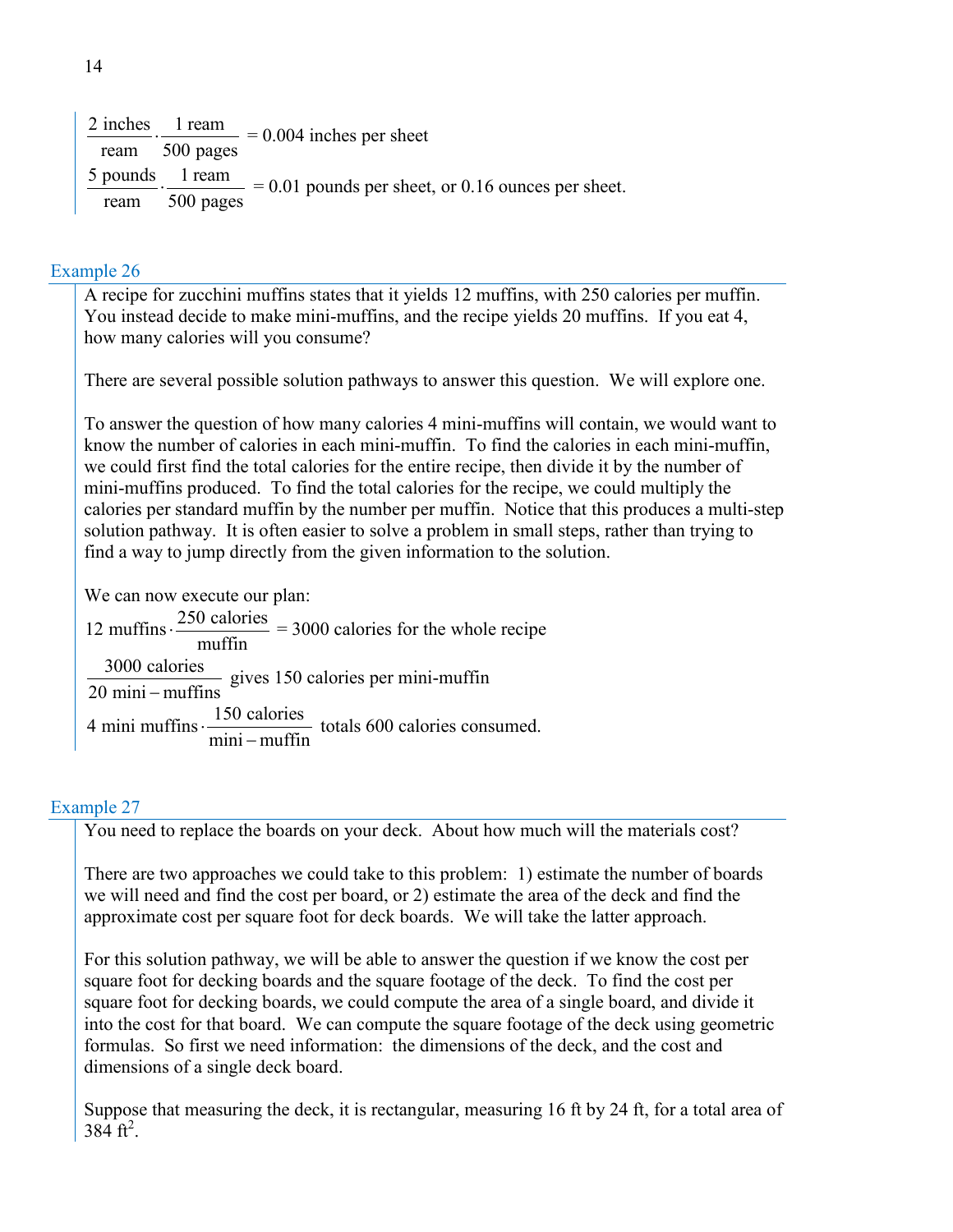From a visit to the local home store, you find that an 8 foot by 4 inch cedar deck board costs about \$7.50. The area of this board, doing the necessary conversion from inches to feet, is: 8 feet  $\cdot$  4 inches  $\cdot \frac{1 \text{ foot}}{12 \text{ inches}}$  = 2.667 ft<sup>2</sup>. The cost per square foot is then 2  $\frac{$7.50}{2.667 \text{ ft}^2} = $2.8125 \text{ per ft}^2.$ 

This will allow us to estimate the material cost for the whole  $384 \text{ ft}^2$  deck 2 \$384 ft<sup>2</sup>  $\cdot \frac{$2.8125}{ft^2} = $1080$  total cost.

Of course, this cost estimate assumes that there is no waste, which is rarely the case. It is common to add at least 10% to the cost estimate to account for waste.

# Example 28

Is it worth buying a Hyundai Sonata hybrid instead the regular Hyundai Sonata?

To make this decision, we must first decide what our basis for comparison will be. For the purposes of this example, we'll focus on fuel and purchase costs, but environmental impacts and maintenance costs are other factors a buyer might consider.

It might be interesting to compare the cost of gas to run both cars for a year. To determine this, we will need to know the miles per gallon both cars get, as well as the number of miles we expect to drive in a year. From that information, we can find the number of gallons required from a year. Using the price of gas per gallon, we can find the running cost.

From Hyundai's website, the 2013 Sonata will get 24 miles per gallon (mpg) in the city, and 35 mpg on the highway. The hybrid will get 35 mpg in the city, and 40 mpg on the highway.

An average driver drives about 12,000 miles a year. Suppose that you expect to drive about 75% of that in the city, so 9,000 city miles a year, and 3,000 highway miles a year.

We can then find the number of gallons each car would require for the year.

Sonata:

9000 city miles  $\frac{1 \text{ gallon}}{24 \text{ rad/s}} + 3000$  hightway miles  $\frac{1 \text{ gallon}}{251 \text{ rad/s}}$ 24 city miles  $\frac{35 \text{ highway miles}}{35}$  $\frac{1}{24}$  = 460.7 gallons Hybrid: 9000 city miles  $\frac{1 \text{ gallon}}{25 \times 10^{11}} + 3000$  hightway miles  $\frac{1 \text{ gallon}}{101 \times 10^{11}}$  $35$  city miles  $40$  highway miles  $\frac{1}{25}$  = 332.1 gallons

If gas in your area averages about \$3.50 per gallon, we can use that to find the running cost: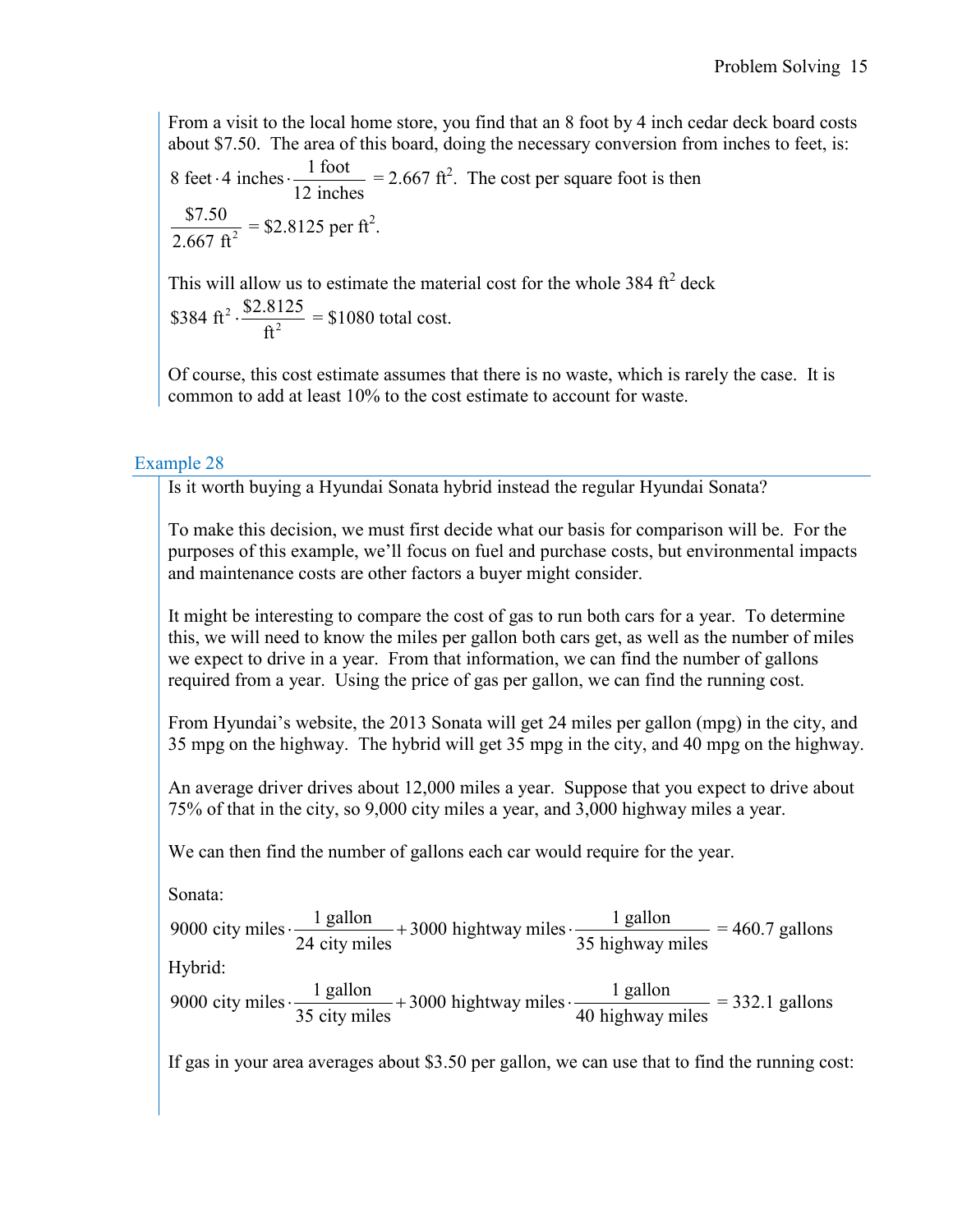Sonata:  $460.7$  gallons  $\cdot \frac{$3.50}{gallon} = $1612.45$ Hybrid: 332.1 gallons  $\cdot \frac{$3.50}{$\text{gallon}} = $1162.35$ 

The hybrid will save \$450.10 a year. The gas costs for the hybrid are about \$450.10 \$1612.45 =

0.279 = 27.9% lower than the costs for the standard Sonata.

While both the absolute and relative comparisons are useful here, they still make it hard to answer the original question, since "is it worth it" implies there is some tradeoff for the gas savings. Indeed, the hybrid Sonata costs about \$25,850, compared to the base model for the regular Sonata, at \$20,895.

To better answer the "is it worth it" question, we might explore how long it will take the gas savings to make up for the additional initial cost. The hybrid costs \$4965 more. With gas savings of \$451.10 a year, it will take about 11 years for the gas savings to make up for the higher initial costs.

We can conclude that if you expect to own the car 11 years, the hybrid is indeed worth it. If you plan to own the car for less than 11 years, it may still be worth it, since the resale value of the hybrid may be higher, or for other non-monetary reasons. This is a case where math can help guide your decision, but it can't make it for you.

## **Try it Now 6**

If traveling from Seattle, WA to Spokane WA for a three-day conference, does it make more sense to drive or fly?

#### **Try it Now Answers**

- 1. The sale price is  $$799(0.70) = $559.30$ . After tax, the price is  $$559.30(1.092) = $610.76$
- 2. 2001-2002: Absolute change: \$0.43 trillion. Relative change: 7.45% 2005-2006: Absolute change: \$0.54 trillion. Relative change: 6.83% 2005-2006 saw a larger absolute increase, but a smaller relative increase.
- 3. Without more information, it is hard to judge these arguments. This is compounded by the complexity of Medicare. As it turns out, the \$716 billion is not a cut in current spending, but a cut in future increases in spending, largely reducing future growth in health care payments. In this case, at least the numerical claims in both statements could be considered at least partially true. Here is one source of more information if you're interested:<http://factcheck.org/2012/08/a-campaign-full-of-mediscare/>
- 4.  $18$  inches  $\cdot$ 1pound 16ounces 1000feet 18 inches  $\cdot \frac{1$  foot  $\cdot \frac{19.8 \text{ pounds}}{1000 \text{ s}} \cdot \frac{16 \text{ ounces}}{1000 \text{ s}} \approx 0.475 \text{ ounces}$ 12inches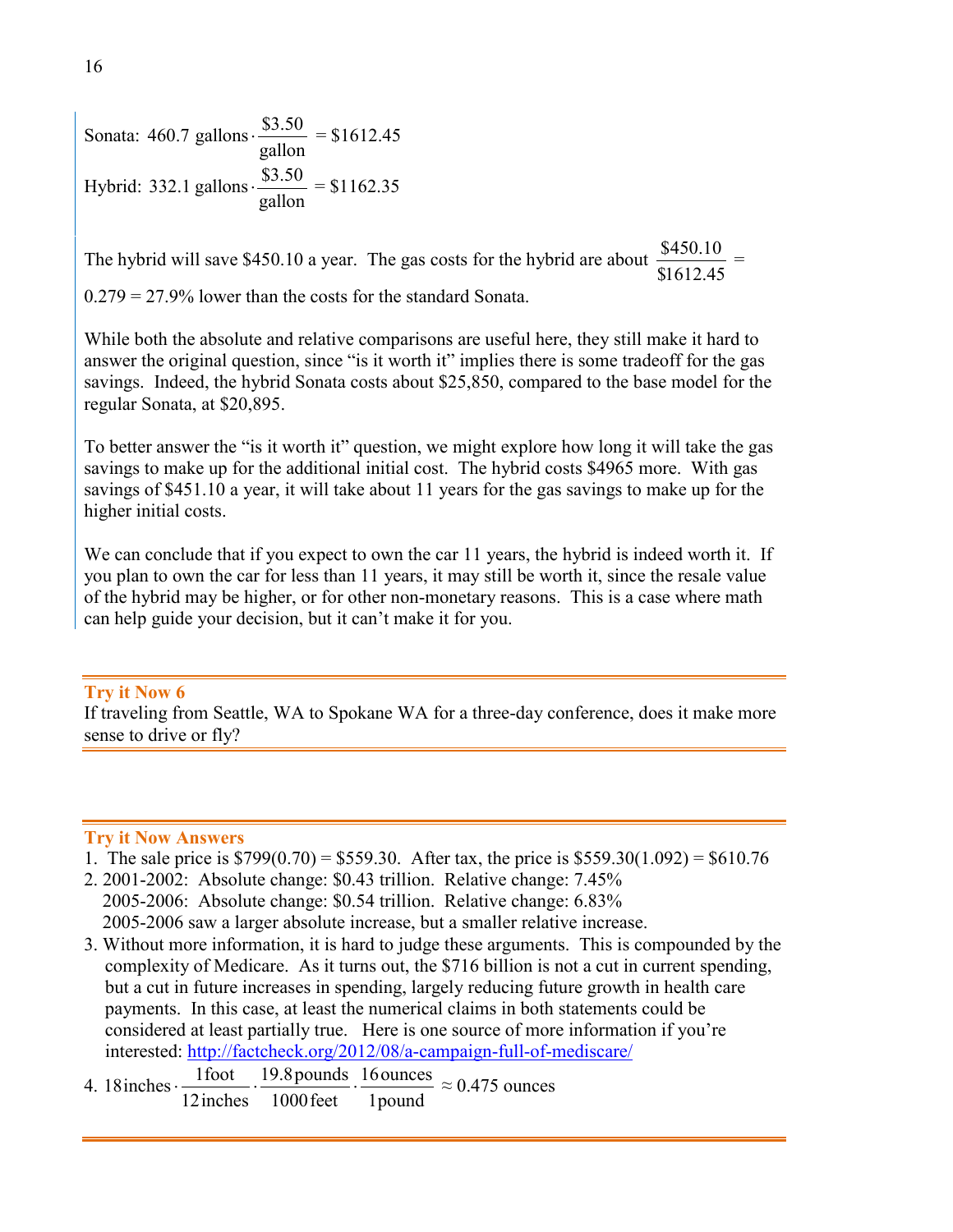#### **Try it Now Answers Continued**

5. The original sandbox has volume 64  $\text{ft}^3$ . The smaller sandbox has volume 24 $\text{ft}^3$ .  $\frac{48 \text{ bags}}{64 \text{ ft}^3} = \frac{x \text{ bags}}{24 \text{ ft}^3}$ 64ft  $\frac{48 \text{ bags}}{64.03} = \frac{x \text{ bags}}{24.03}$  results in  $x = 18$  bags.

6. There is not enough information provided to answer the question, so we will have to make some assumptions, and look up some values.

Assumptions:

- a) We own a car. Suppose it gets 24 miles to the gallon. We will only consider gas cost.
- b) We will not need to rent a car in Spokane, but will need to get a taxi from the airport to the conference hotel downtown and back.
- c) We can get someone to drop us off at the airport, so we don't need to consider airport parking.
- d) We will not consider whether we will lose money by having to take time off work to drive.

Values looked up (your values may be different)

- a) Flight cost: \$184
- b) Taxi cost: \$25 each way (estimate, according to hotel website)
- c) Driving distance: 280 miles each way
- d) Gas cost: \$3.79 a gallon

Cost for flying:  $$184$  flight cost +  $$50$  in taxi fares =  $$234$ . Cost for driving: 560 miles round trip will require 23.3 gallons of gas, costing \$88.31.

Based on these assumptions, driving is cheaper. However, our assumption that we only include gas cost may not be a good one. Tax law allows you deduct \$0.55 (in 2012) for each mile driven, a value that accounts for gas as well as a portion of the car cost, insurance, maintenance, etc. Based on this number, the cost of driving would be \$319.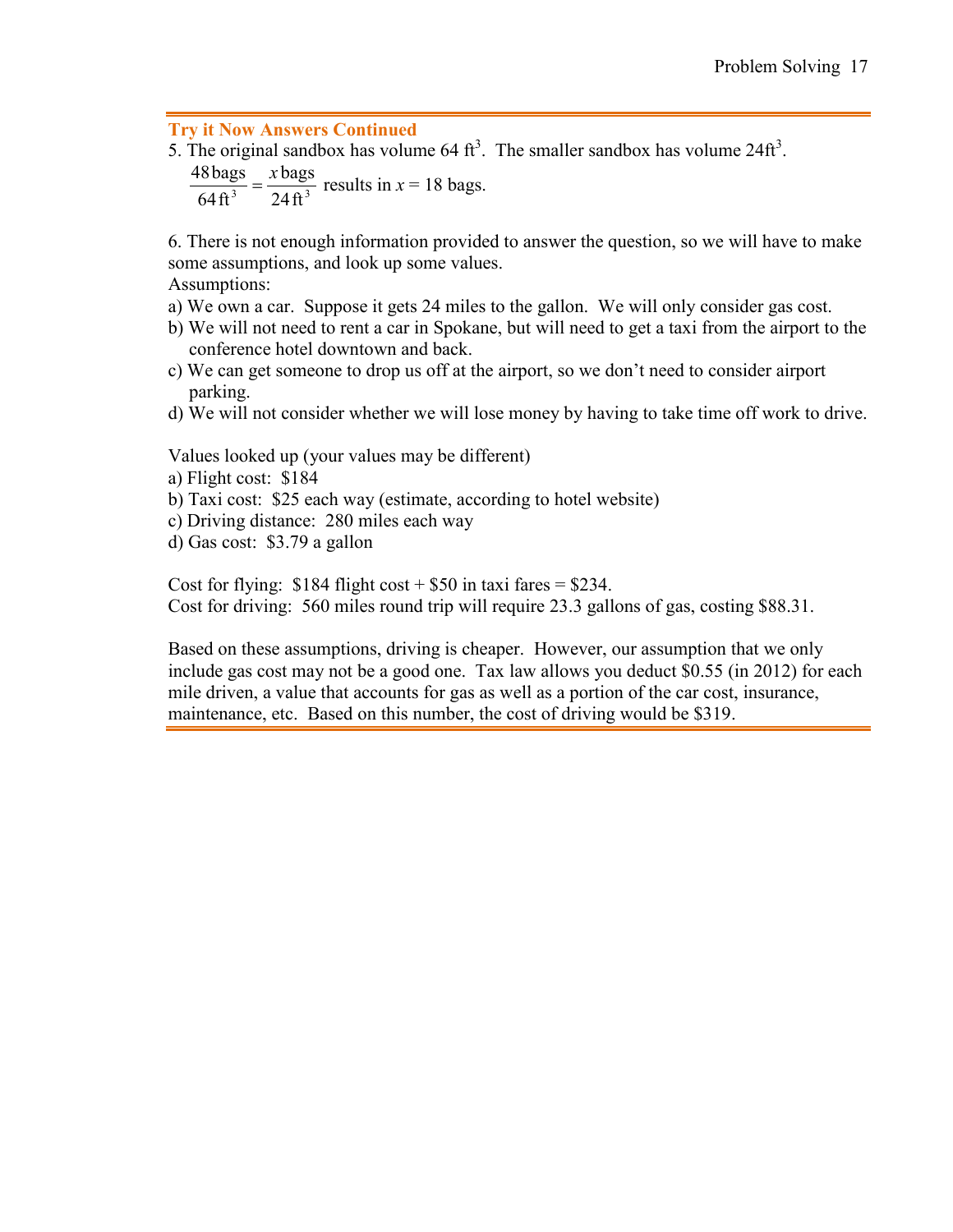# **Exercises**

- 1. Out of 230 racers who started the marathon, 212 completed the race, 14 gave up, and 4 were disqualified. What percentage did not complete the marathon?
- 2. Patrick left an \$8 tip on a \$50 restaurant bill. What percent tip is that?
- 3. Ireland has a 23% VAT (value-added tax, similar to a sales tax). How much will the VAT be on a purchase of a  $\epsilon$ 250 item?
- 4. Employees in 2012 paid 4.2% of their gross wages towards social security (FICA tax), while employers paid another 6.2%. How much will someone earning \$45,000 a year pay towards social security out of their gross wages?
- 5. A project on Kickstarter.com was aiming to raise \$15,000 for a precision coffee press. They ended up with 714 supporters, raising 557% of their goal. How much did they raise?
- 6. Another project on Kickstarter for an iPad stylus raised 1,253% of their goal, raising a total of \$313,490 from 7,511 supporters. What was their original goal?
- 7. The population of a town increased from 3,250 in 2008 to 4,300 in 2010. Find the absolute and relative (percent) increase.
- 8. The number of CDs sold in 2010 was 114 million, down from 147 million the previous year<sup>[6](#page-17-0)</sup>. Find the absolute and relative (percent) decrease.
- 9. A company wants to decrease their energy use by 15%.
	- a. If their electric bill is currently \$2,200 a month, what will their bill be if they're successful?
	- b. If their next bill is \$1,700 a month, were they successful? Why or why not?
- 10. A store is hoping an advertising campaign will increase their number of customers by 30%. They currently have about 80 customers a day.
	- a. How many customers will they have if their campaign is successful?
	- b. If they increase to 120 customers a day, were they successful? Why or why not?
- 11. An article reports "attendance dropped 6% this year, to 300." What was the attendance before the drop?
- 12. An article reports "sales have grown by 30% this year, to \$200 million." What were sales before the growth?

<span id="page-17-0"></span><sup>6</sup> http://www.cnn.com/2010/SHOWBIZ/Music/07/19/cd.digital.sales/index.html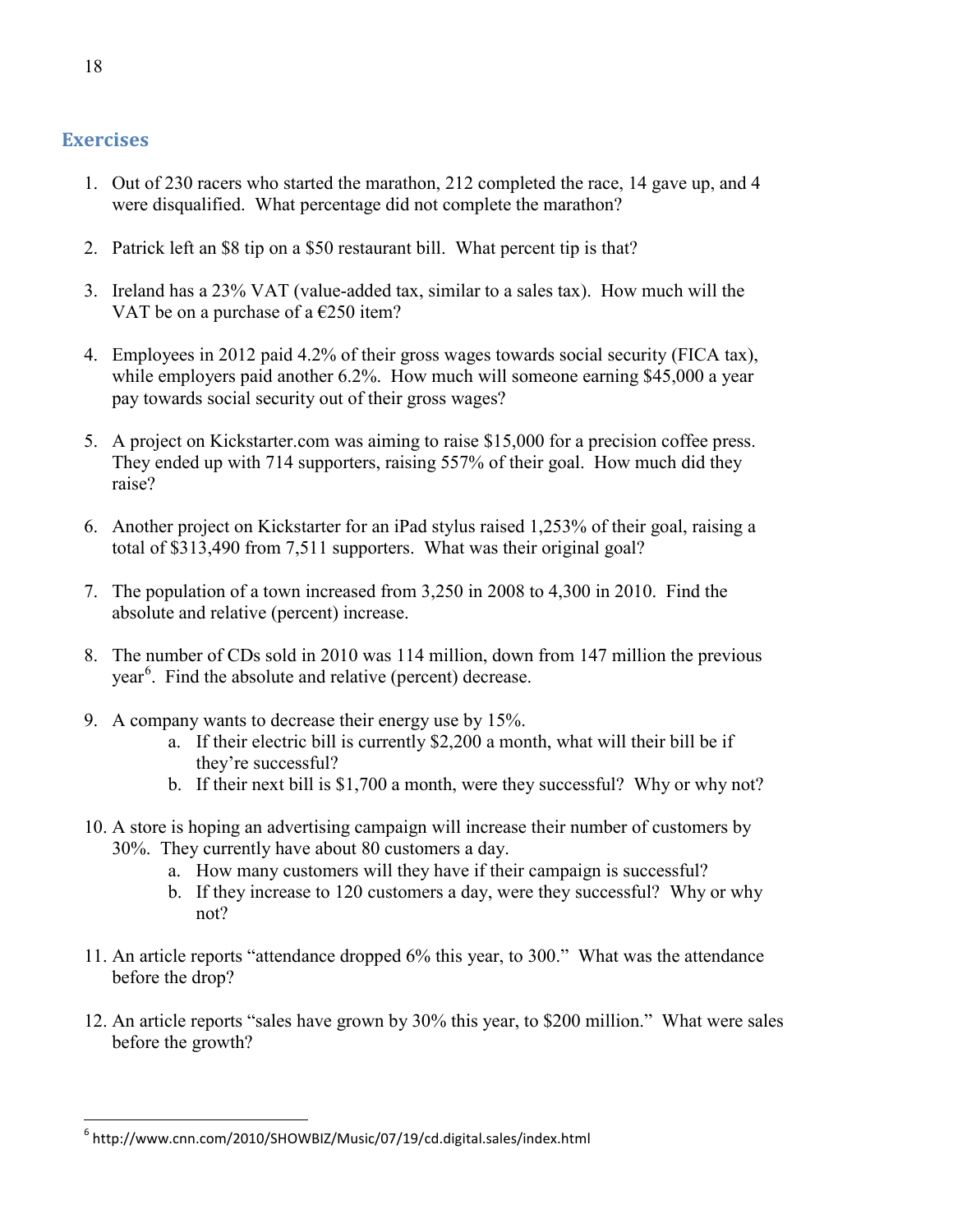- 13. The Walden University had 47,456 students in 2010, while Kaplan University had 77,966 students. Complete the following statements:
	- a. Kaplan's enrollment was \_\_\_% larger than Walden's.
	- b. Walden's enrollment was <u>section</u> % smaller than Kaplan's.
	- c. Walden's enrollment was <u>section</u> of Kaplan's.
- 14. In the 2012 Olympics, Usain Bolt ran the 100m dash in 9.63 seconds. Jim Hines won the 1968 Olympic gold with a time of 9.95 seconds.
	- a. Bolt's time was \_\_\_% faster than Hines'.
	- b. Hine' time was <u>sect</u>% slower than Bolt's.
	- c. Hine' time was  $\_\_\%$  of Bolt's.
- 15. A store has clearance items that have been marked down by 60%. They are having a sale, advertising an additional 30% off clearance items. What percent of the original price do you end up paying?
- 16. Which is better: having a stock that goes up 30% on Monday than drops 30% on Tuesday, or a stock that drops 30% on Monday and goes up 30% on Tuesday? In each case, what is the net percent gain or loss?
- 17. Are these two claims equivalent, in conflict, or not comparable because they're talking about different things?
	- a. "16.3% of Americans are without health insurance"<sup>[7](#page-18-0)</sup>
	- b. "only 55.9% of adults receive employer provided health insurance"<sup>[8](#page-18-1)</sup>
- 18. Are these two claims equivalent, in conflict, or not comparable because they're talking about different things?
	- a. "We mark up the wholesale price by 33% to come up with the retail price"
	- b. "The store has a 25% profit margin"
- 19. Are these two claims equivalent, in conflict, or not comparable because they're talking about different things?
	- a. "Every year since 1950, the number of American children gunned down has doubled."
	- b. "The number of child gunshot deaths has doubled from 1950 to 1994."
- 20. Are these two claims equivalent, in conflict, or not comparable because they're talking about different things?<sup>[9](#page-18-2)</sup>
	- a. "75 percent of the federal health care law's taxes would be paid by those earning less than \$120,000 a year"
	- b. "76 percent of those who would pay the penalty [health care law's taxes] for not having insurance in 2016 would earn under \$120,000"

<span id="page-18-0"></span> $^7$  http://www.cnn.com/2012/06/27/politics/btn-health-care/index.html 8 http://www.politico.com/news/stories/0712/78134.html

<span id="page-18-1"></span>

<span id="page-18-2"></span> $9$  http://factcheck.org/2012/07/twisting-health-care-taxes/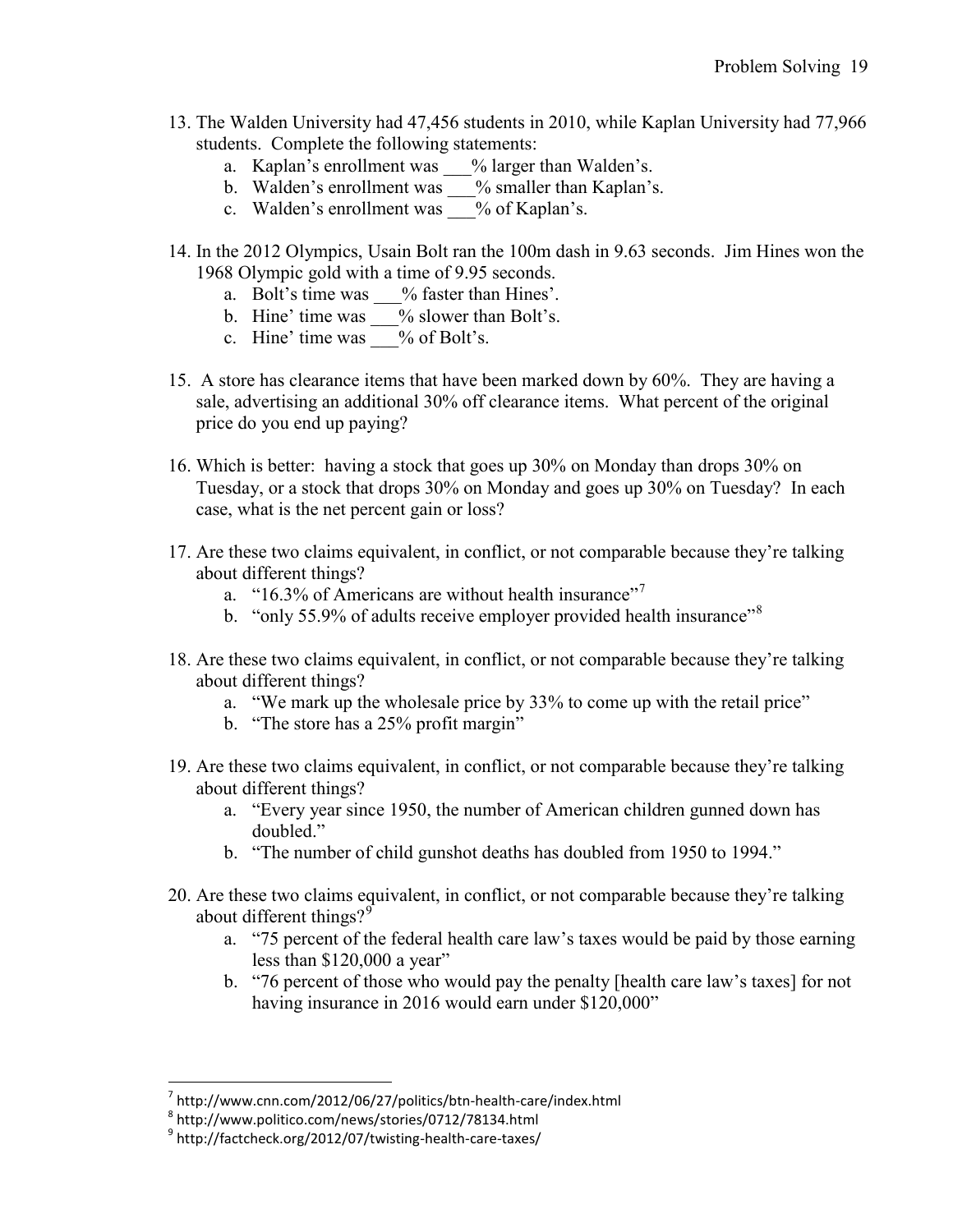- 21. Are these two claims equivalent, in conflict, or not comparable because they're talking about different things?
	- a. "The school levy is only a 0.1% increase of the property tax rate."
	- b. "This new levy is a 12% tax hike, raising our total rate to \$9.33 per \$1000 of value"
- 22. Are the values compared in this statement comparable or not comparable? "Guns have murdered more Americans here at home in recent years than have died on the battlefields of Iraq and Afghanistan. In support of the two wars, more than 6,500 American soldiers have lost their lives. During the same period, however, guns have been used to murder about [10](#page-19-0)0,000 people on American soil<sup> $n^{10}$ </sup>
- 23. A high school currently has a 30% dropout rate. They've been tasked to decrease that rate by 20%. Find the equivalent percentage point drop.
- 24. A politician's support grew from 42% by 3 percentage points to 45%. What percent (relative) change is this?
- 25. Marcy has a 70% average in her class going into the final exam. She says "I need to get a 100% on this final so I can raise my score to 85%." Is she correct?
- 26. Suppose you have one quart of water/juice mix that is 50% juice, and you add 2 quarts of juice. What percent juice is the final mix?
- 27. Find a unit rate: You bought 10 pounds of potatoes for \$4.
- 28. Find a unit rate: Joel ran 1500 meters in 4 minutes, 45 seconds.
- 29. Solve: *x* 6 5  $\frac{2}{7} = \frac{6}{7}$ .
- 30. Solve: 20  $\frac{n}{5} = \frac{16}{20}$ .
- 31. A crepe recipe calls for 2 eggs, 1 cup of flour, and 1 cup of milk. How much flour would you need if you use 5 eggs?
- 32. An 8ft length of 4 inch wide crown molding costs \$14. How much will it cost to buy 40ft of crown molding?
- 33. Four 3-megawatt wind turbines can supply enough electricity to power 3000 homes. How many turbines would be required to power 55,000 homes?

<span id="page-19-0"></span> $10$  http://www.northjersey.com/news/opinions/lautenberg\_073112.html?c=y&page=2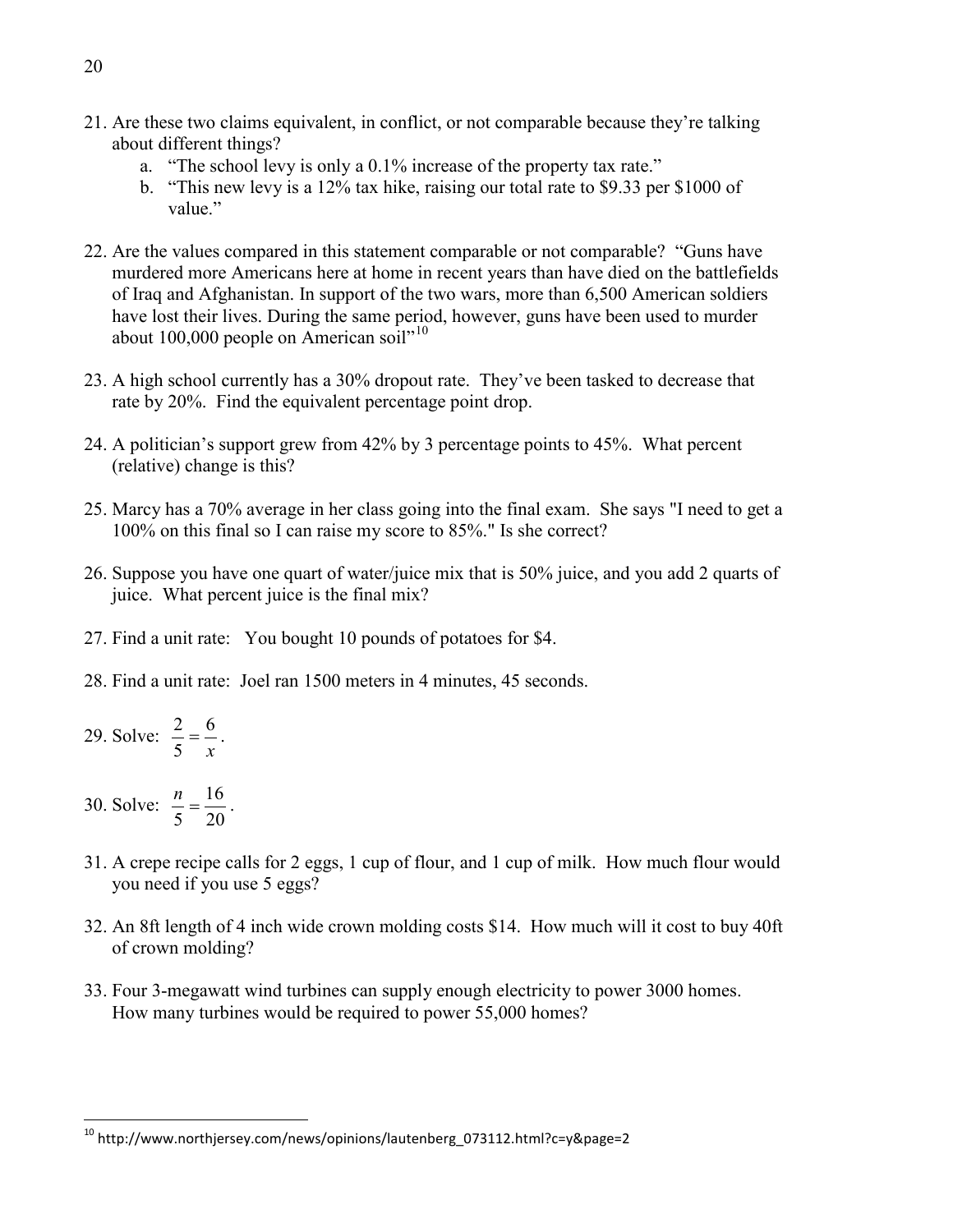- 34. A highway had a landslide, where 3,000 cubic yards of material fell on the road, requiring 200 dump truck loads to clear. On another highway, a slide left 40,000 cubic yards on the road. How many dump truck loads would be needed to clear this slide?
- 35. Convert 8 feet to inches.
- 36. Convert 6 kilograms to grams.
- 37. A wire costs \$2 per meter. How much will 3 kilometers of wire cost?
- 38. Sugar contains 15 calories per teaspoon. How many calories are in 1 cup of sugar?
- 39. A car is driving at 100 kilometers per hour. How far does it travel in 2 seconds?
- 40. A chain weighs 10 pounds per foot. How many ounces will 4 inches weigh?
- 41. The table below gives data on three movies. Gross earnings is the amount of money the movie brings in. Compare the net earnings (money made after expenses) for the three movies. $11$

| Movie          | <b>Release Date</b> | Budget        | <b>Gross earnings</b> |
|----------------|---------------------|---------------|-----------------------|
| <b>Saw</b>     | 10/29/2004          | \$1,200,000   | \$103,096,345         |
| <b>Titanic</b> | 12/19/1997          | \$200,000,000 | \$1,842,879,955       |
| Jurassic Park  | 6/11/1993           | \$63,000,000  | \$923,863,984         |

- 42. For the movies in the previous problem, which provided the best return on investment?
- 43. The population of the U.S. is about 309,975,000, covering a land area of 3,717,000 square miles. The population of India is about 1,184,639,000, covering a land area of 1,269,000 square miles. Compare the population densities of the two countries.
- 44. The GDP (Gross Domestic Product) of China was \$5,739 billion in 2010, and the GDP of Sweden was \$435 billion. The population of China is about 1,347 million, while the population of Sweden is about 9.5 million. Compare the GDP per capita of the two countries.
- 45. In June 2012, Twitter was reporting 400 million tweets per day. Each tweet can consist of up to 140 characters (letter, numbers, etc.). Create a comparison to help understand the amount of tweets in a year by imagining each character was a drop of water and comparing to filling something up.
- 46. The photo sharing site Flickr had 2.7 billion photos in June 2012. Create a comparison to understand this number by assuming each picture is about 2 megabytes in size, and comparing to the data stored on other media like DVDs, iPods, or flash drives.

<span id="page-20-0"></span> $11$  http://www.the-numbers.com/movies/records/budgets.php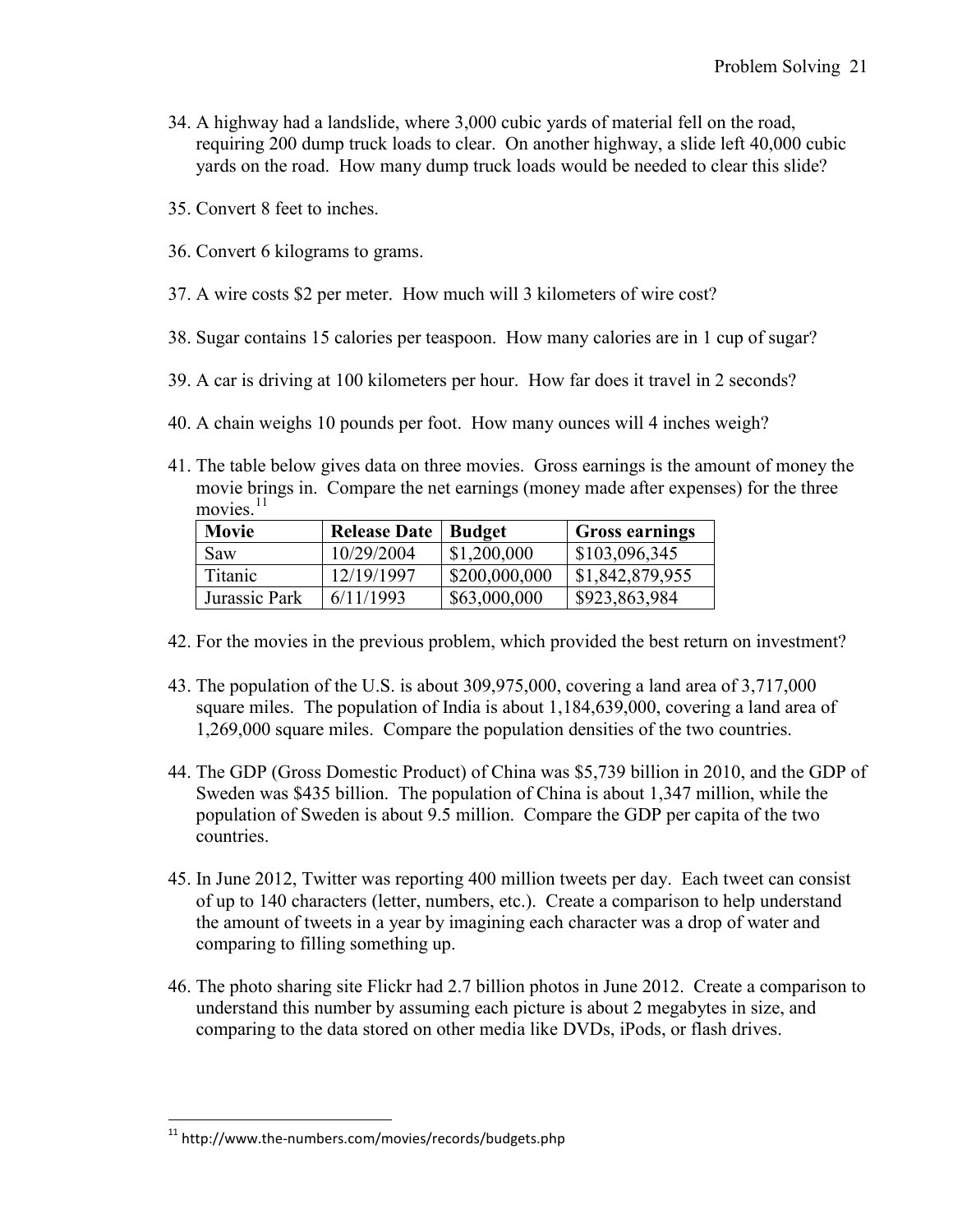- 47. Your chocolate milk mix says to use 4 scoops of mix for 2 cups of milk. After pouring in the milk, you start adding the mix, but get distracted and accidentally put in 5 scoops of mix. How can you adjust the mix if:
	- a. There is still room in the cup?
	- b. The cup is already full?
- 48. A recipe for sabayon calls for 2 egg yolks, 3 tablespoons of sugar, and ¼ cup of white wine. After cracking the eggs, you start measuring the sugar, but accidentally put in 4 tablespoons of sugar. How can you compensate?
- 49. The Deepwater Horizon oil spill resulted in 4.9 million barrels of oil spilling into the Gulf of Mexico. Each barrel of oil can be processed into about 19 gallons of gasoline. How many cars could this have fueled for a year? Assume an average car gets 20 miles to the gallon, and drives about 12,000 miles in a year.
- 50. The store is selling lemons at 2 for \$1. Each yields about 2 tablespoons of juice. How much will it cost to buy enough lemons to make a 9-inch lemon pie requiring ½ cup of lemon juice?
- 51. A piece of paper can be made into a cylinder in two ways: by joining the short sides together, or by joining the long sides together<sup>[12](#page-21-0)</sup>. Which cylinder would hold more? How much more?
- 52. Which of these glasses contains more liquid? How much more?

In the next 4 questions, estimate the values by making reasonable approximations for unknown values, or by doing some research to find reasonable values.

- 53. Estimate how many gallons of water you drink in a year.
- 54. Estimate how many times you blink in a day.
- 55. How much does the water in a 6-person hot tub weigh?
- 56. How many gallons of paint would be needed to paint a two-story house 40 ft long and 30 ft wide?
- 57. During the landing of the Mars Science Laboratory *Curiosity*, it was reported that the signal from the rover would take 14 minutes to reach earth. Radio signals travel at the speed of light, about 186,000 miles per second. How far was Mars from Earth when *Curiosity* landed?



<span id="page-21-0"></span><sup>12</sup> http://vimeo.com/42501010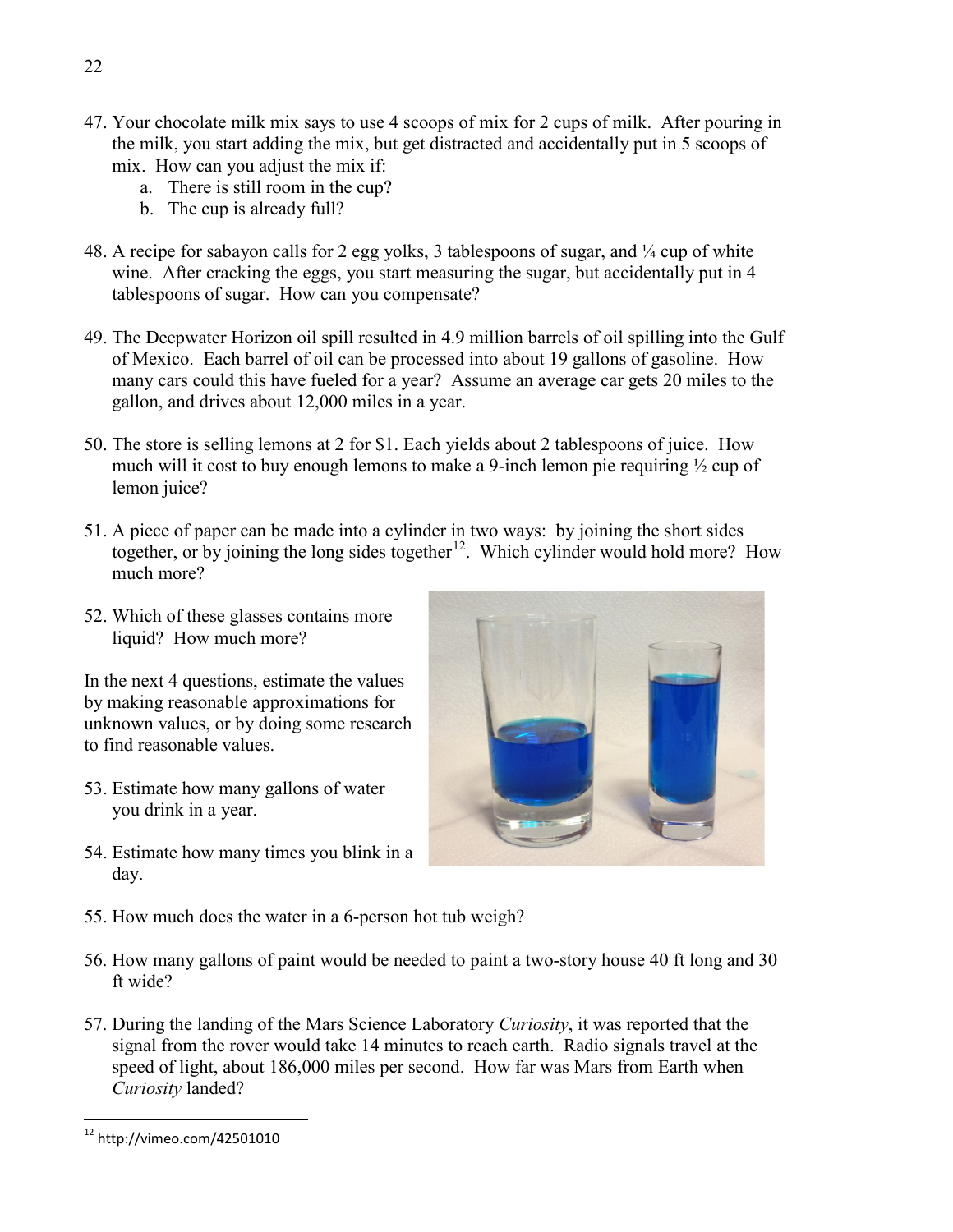- 58. It is estimated that a driver takes, on average, 1.5 seconds from seeing an obstacle to reacting by applying the brake or swerving. How far will a car traveling at 60 miles per hour travel (in feet) before the driver reacts to an obstacle?
- 59. The flash of lightning travels at the speed of light, which is about 186,000 miles per second. The sound of lightning (thunder) travels at the speed of sound, which is about 750 miles per hour.
	- a. If you see a flash of lightning, then hear the thunder 4 seconds later, how far away is the lightning?
	- b. Now let's generalize that result. Suppose it takes *n* seconds to hear the thunder after a flash of lightning. How far away is the lightning, in terms of *n*?
- 60. Sound travels about 750 miles per hour. If you stand in a parking lot near a building and sound a horn, you will hear an echo.
	- a. Suppose it takes about  $\frac{1}{2}$  a second to hear the echo. How far away is the building $13$ ?
	- b. Now let's generalize that result. Suppose it takes *n* seconds to hear the echo. How far away is the building, in terms of *n*?
- 61. It takes an air pump 5 minutes to fill a twin sized air mattress (39 by 8.75 by 75 inches). How long will it take to fill a queen sized mattress (60 by 8.75 by 80 inches)?
- 62. It takes your garden hose 20 seconds to fill your 2-gallon watering can. How long will it take to fill
	- a. An inflatable pool measuring 3 feet wide, 8 feet long, and 1 foot deep.<sup>[14](#page-22-1)</sup>
	- b. A circular inflatable pool 13 feet in diameter and 3 feet deep.<sup>[15](#page-22-2)</sup>
- 63. You want to put a 2" thick layer of topsoil for a new 20'x30' garden. The dirt store sells by the cubic yards. How many cubic yards will you need to order?
- 64. A box of Jell-O costs \$0.50, and makes 2 cups. How much would it cost to fill a swimming pool 4 feet deep, 8 feet wide, and 12 feet long with Jell-O? (1 cubic foot is about 7.5 gallons)
- 65. You read online that a 15 ft by 20 ft brick patio would cost about \$2,275 to have professionally installed. Estimate the cost of having a 18 by 22 ft brick patio installed.
- 66. I was at the store, and saw two sizes of avocados being sold. The regular size sold for \$0.88 each, while the jumbo ones sold for \$1.68 each. Which is the better deal?



<span id="page-22-2"></span><span id="page-22-1"></span><span id="page-22-0"></span><sup>&</sup>lt;sup>13</sup> http://vimeo.com/40377128<br><sup>14</sup> http://www.youtube.com/watch?v=DIkwefReHZc<br><sup>15</sup> http://www.youtube.com/watch?v=p9SABH7Yg9M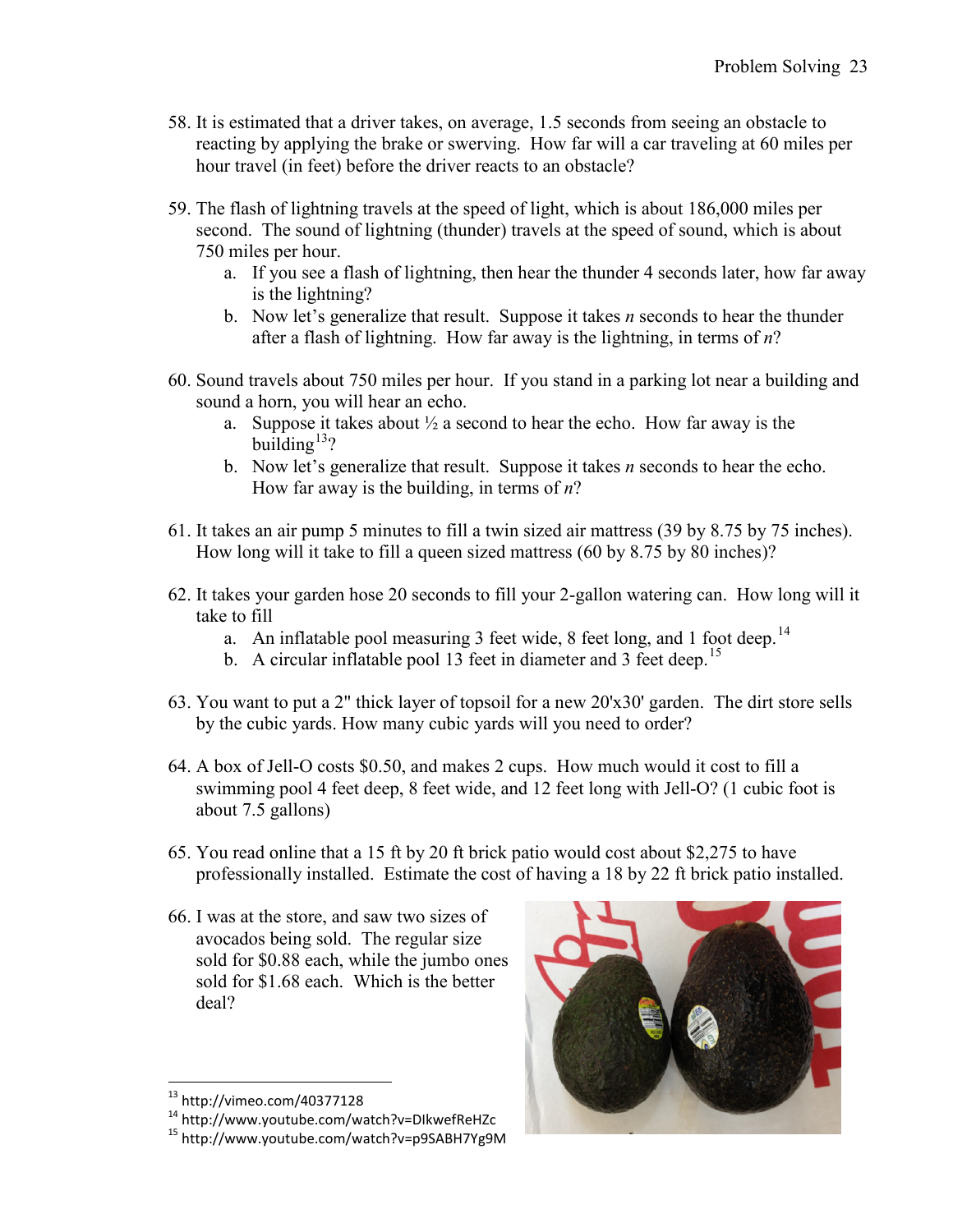- 67. The grocery store has bulk pecans on sale, which is great since you're planning on making 10 pecan pies for a wedding. Your recipe calls for 1¾ cups pecans per pie. However, in the bulk section there's only a scale available, not a measuring cup. You run over to the baking aisle and find a bag of pecans, and look at the nutrition label to gather some info. How many pounds of pecans should you buy?
- 68. Soda is often sold in 20 ounce bottles. The nutrition label for one of these bottles is shown to the right. A packet of sugar (the kind they have at restaurants for your coffee or tea) typically contain 4 grams of sugar in the U.S. Drinking a 20 oz soda is equivalent to eating how many packets of sugar? $16$

# **Nutrition Facts**

Serving Size: 1 cup, halves (99 g) Servings per Container: about 2

| <b>Amount Per Serving</b> |                                           |  |  |  |  |
|---------------------------|-------------------------------------------|--|--|--|--|
|                           | <b>Calories 684</b> Calories from Fat 596 |  |  |  |  |
|                           | % Daily Value*                            |  |  |  |  |
| Total Fat 71g             | 110%                                      |  |  |  |  |
| Saturated Fat 6g          | 31%                                       |  |  |  |  |
| <b>Trans Fat</b>          |                                           |  |  |  |  |
| <b>Cholesterol Omg</b>    | በ‰                                        |  |  |  |  |
|                           |                                           |  |  |  |  |

# **Nutrition Facts**

Serving Size: 8 fl oz (240 mL) Servings Per Container: about 2.5

| <b>Amount Per Serving</b> |                |
|---------------------------|----------------|
| Calories 110              |                |
|                           | % Daily Value* |
| <b>Total Fat 0g</b>       | 0%             |
| Sodium 70mg               | 3%             |
| Total Carbohydrate 31g    | 10%            |
| Sugars 30g                |                |

For the next set of questions, *first* identify the information you need to answer the question, and *then* turn to the end of the section to find that information. The details may be imprecise; answer the question the best you can with the provided information. Be sure to justify your decision.

**Protein** 0g

- 69. You're planning on making 6 meatloafs for a party. You go to the store to buy breadcrumbs, and see they are sold by the canister. How many canisters do you need to buy?
- 70. Your friend wants to cover their car in bottle caps, like in this picture.<sup>17</sup> How many bottle caps are you going to need?
- 71. You need to buy some chicken for dinner tonight. You found an ad showing that the store across town has it on sale for \$2.99 a pound, which is cheaper than your usual neighborhood store, which sells it for \$3.79 a pound. Is it worth the extra drive?



<span id="page-23-1"></span><span id="page-23-0"></span>

<sup>&</sup>lt;sup>16</sup> http://www.youtube.com/watch?v=62JMfv0tf3Q<br><sup>17</sup> Photo credit: [http://www.flickr.com/photos/swayze/,](http://www.flickr.com/photos/swayze/) CC-BY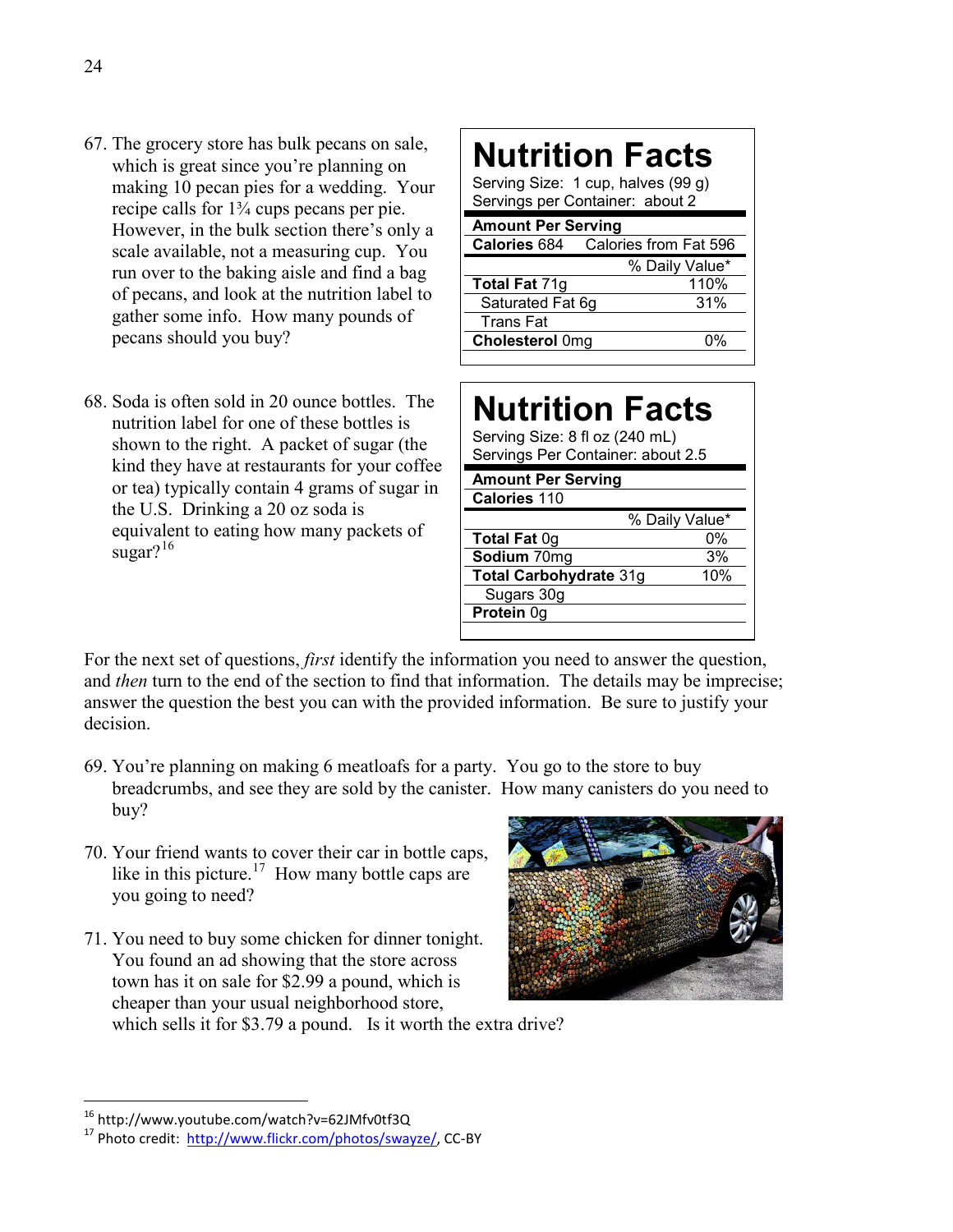- 72. I have an old gas furnace, and am considering replacing it with a new, high efficiency model. Is upgrading worth it?
- 73. Janine is considering buying a water filter and a reusable water bottle rather than buying bottled water. Will doing so save her money?
- 74. Marcus is considering going car-free to save money and be more environmentally friendly. Is this financially a good decision?

For the next set of problems, research or make educated estimates for any unknown quantities needed to answer the question.

- 75. You want to travel from Tacoma, WA to Chico, CA for a wedding. Compare the costs and time involved with driving, flying, and taking a train. Assume that if you fly or take the train you'll need to rent a car while you're there. Which option is best?
- 76. You want to paint the walls of a 6ft by 9ft storage room that has one door and one window. You want to put on two coats of paint. How many gallons and/or quarts of paint should you buy to paint the room as cheaply as possible?
- 77. A restaurant in New York tiled their floor with pennies<sup>[18](#page-24-0)</sup>. Just for the materials, is this more expensive than using a more traditional material like ceramic tiles? If each penny has to be laid by hand, estimate how long it would take to lay the pennies for a 12ft by 10ft room. Considering material and labor costs, are pennies a cost-effective replacement for ceramic tiles?
- 78. You are considering taking up part of your back yard and turning it into a vegetable garden, to grow broccoli, tomatoes, and zucchini. Will doing so save you money, or cost you more than buying vegetables from the store?
- 79. Barry is trying to decide whether to keep his 1993 Honda Civic with 140,000 miles, or trade it in for a used 2008 Honda Civic. Consider gas, maintenance, and insurance costs in helping him make a decision.
- 80. Some people claim it costs more to eat vegetarian, while some claim it costs less. Examine your own grocery habits, and compare your current costs to the costs of switching your diet (from omnivore to vegetarian or vice versa as appropriate). Which diet is more cost effective based on your eating habits?

<span id="page-24-0"></span><sup>18</sup> http://www.notcot.com/archives/2009/06/floor-of-pennie.php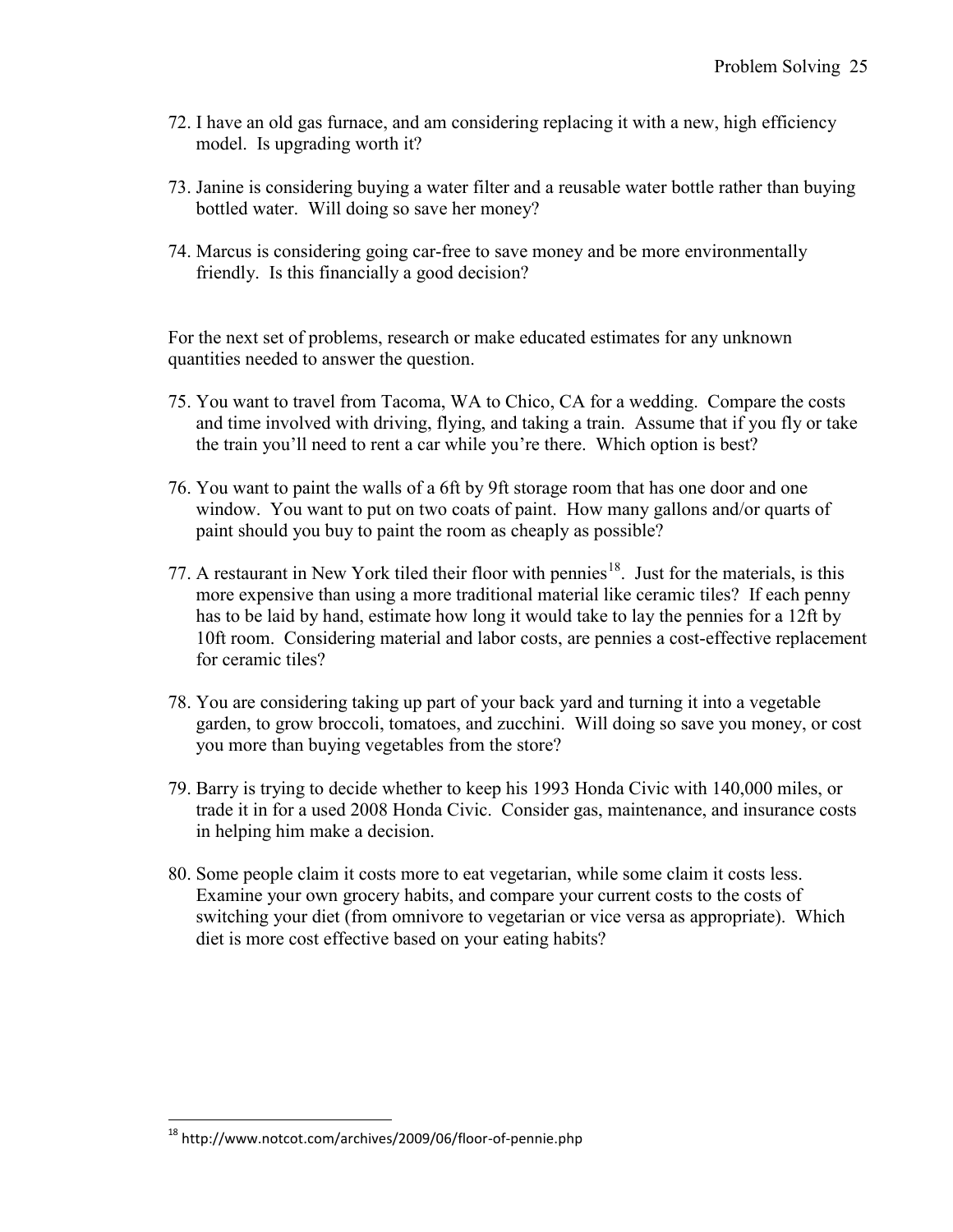#### **Info for the breadcrumbs question**

How much does a canister cost? \$2.39

How much breadcrumbs does the recipe call for? It calls for 1½ cups of breadcrumbs. How many meatloafs does the recipe make? It makes 1 meatloaf. How many servings does that recipe make? It says it serves 8. How big is the canister? It is cylindrical, 3.5 inches across and 7 inches tall. What is the net weight of the contents of 1 canister? 15 ounces. How much does a cup of breadcrumbs weigh? I'm not sure, but maybe something from the nutritional label will help.

# **Nutrition Facts**

Serving Size: 1/3 cup (30g) Servings per Container: about 14

## **Amount Per Serving**

**Calories** 110 Calories from Fat 15 % Daily Value\* Total Fat 1.5g 2%

#### **Info for bottle cap car**

What kind of car is that? A 1993 Honda Accord. How big is that car / what are the dimensions? Here is some details from MSN autos: Weight: 2800lb Length: 185.2 in Width: 67.1 in Height: 55.2 in How much of the car was covered with caps? Everything but the windows and the underside.

How big is a bottle cap?

Caps are 1 inch in diameter.

#### **Info for chicken problem**

How much chicken will you be buying? Four pounds How far are the two stores? My neighborhood store is 2.2 miles away, and takes about 7 minutes. The store across town is 8.9 miles away, and takes about 25 minutes. What kind of mileage does your car get? It averages about 24 miles per gallon in the city. How many gallons does your car hold? About 14 gallons

How much is gas?

About \$3.69/gallon right now.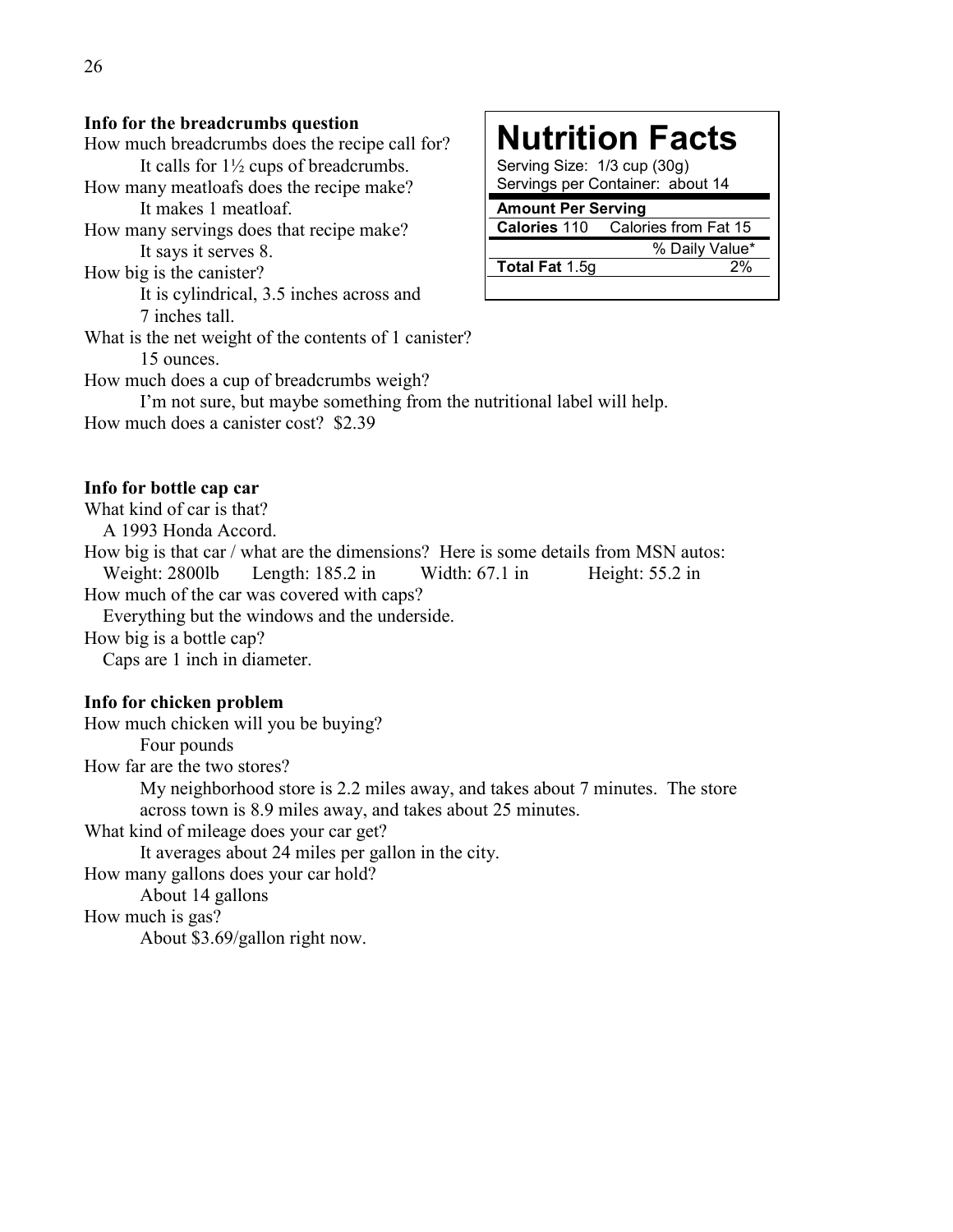#### **Info for furnace problem**

How efficient is the current furnace? It is a 60% efficient furnace. How efficient is the new furnace? It is 94% efficient. What is your gas bill? Here is the history for 2 years:



How much do you pay for gas?

There is \$10.34 base charge, plus \$0.39097 per Therm for a delivery charge, and \$0.65195 per Therm for cost of gas.

## How much gas do you use?

Here is the history for 2 years:



How much does the new furnace cost? It will cost \$7,450. How long do you plan to live in the house? Probably at least 15 years.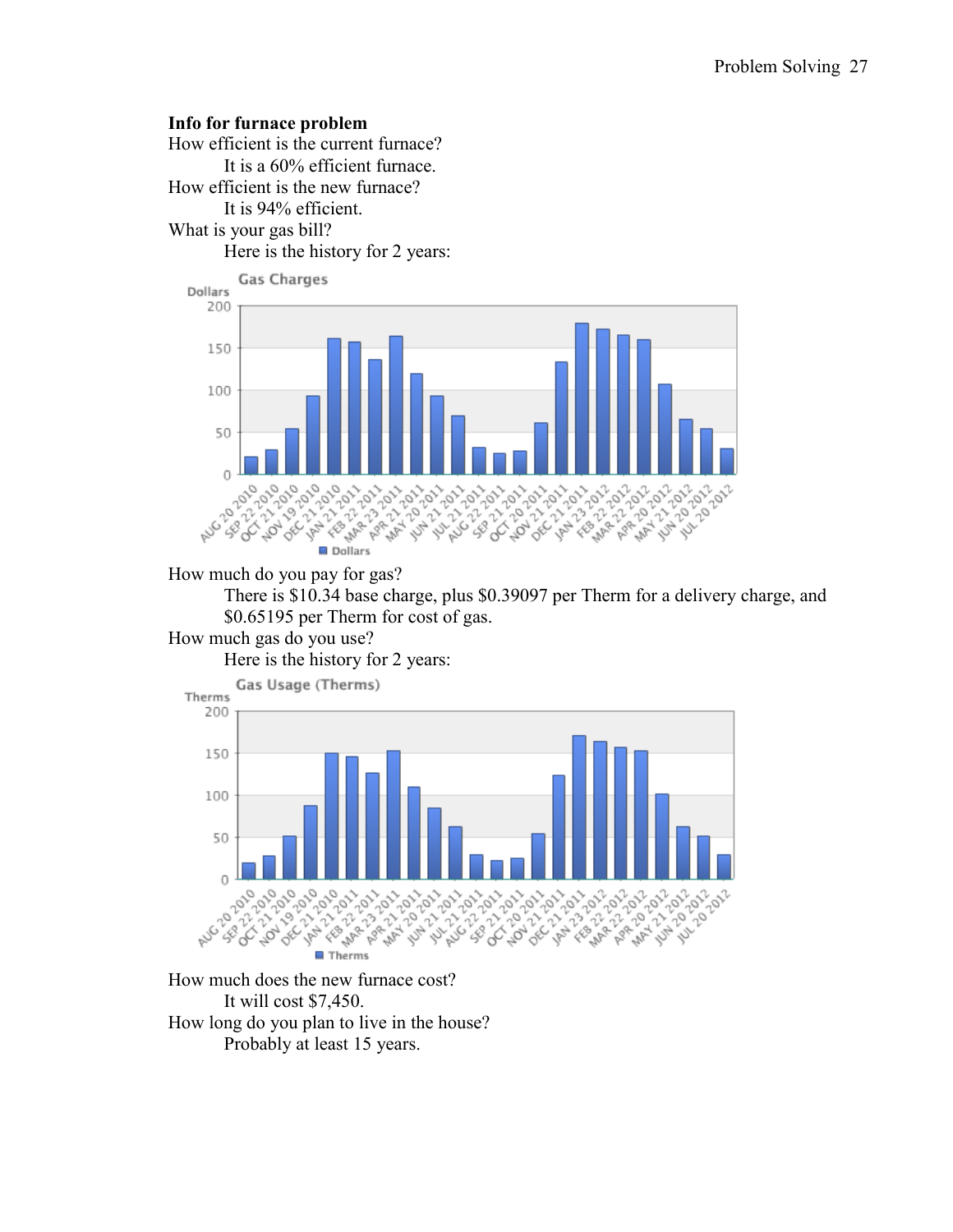# **Info for water filter problem**

How much water does Janine drink in a day?

She normally drinks 3 bottles a day, each 16.9 ounces.

How much does a bottle of water cost?

She buys 24-packs of 16.9 ounce bottles for \$3.99.

How much does a reusable water bottle cost?

About \$10.

How long does a reusable water bottle last?

Basically forever (or until you lose it).

How much does a water filter cost? How much water will they filter?

- A faucet-mounted filter costs about \$28. Refill filters cost about \$33 for a 3-pack. The box says each filter will filter up to 100 gallons (378 liters)
- A water filter pitcher costs about \$22. Refill filters cost about \$20 for a 4-pack. The box says each filter lasts for 40 gallons or 2 months
- An under-sink filter costs \$130. Refill filters cost about \$60 each. The filter lasts for 500 gallons.

# **Info for car-free problem**

Where does Marcus currently drive? He:

- Drives to work 5 days a week, located 4 miles from his house.
- Drives to the store twice a week, located 7 miles from his house.
- Drives to other locations on average 5 days a week, with locations ranging from 1 mile to 20 miles.
- Drives to his parent's house 80 miles away once a month.

How will he get to these locations without a car?

- For work, he can walk when it's sunny and he gets up early enough. Otherwise he can take a bus, which takes about 20 minutes
- For the store, he can take a bus, which takes about 35 minutes.
- Some of the other locations he can bus to. Sometimes he'll be able to get a friend to pick him up. A few locations he is able to walk to. A couple locations are hard to get to by bus, but there is a ZipCar (short term car rental) location within a few blocks.
- He'll need to get a ZipCar to visit his parents.

How much does gas cost?

About \$3.69/gallon.

How much does he pay for insurance and maintenance?

- He pays \$95/month for insurance.
- He pays \$30 every 3 months for an oil change, and has averaged about \$300/year for other maintenance costs.

How much is he paying for the car?

- He's paying \$220/month on his car loan right now, and has 3 years left on the loan.
- If he sold the car, he'd be able to make enough to pay off the loan.
- If he keeps the car, he's planning on trading the car in for a newer model in a couple years.

What mileage does his car get?

About 26 miles per gallon on average.

How much does a bus ride cost?

\$2.50 per trip, or \$90 for an unlimited monthly pass.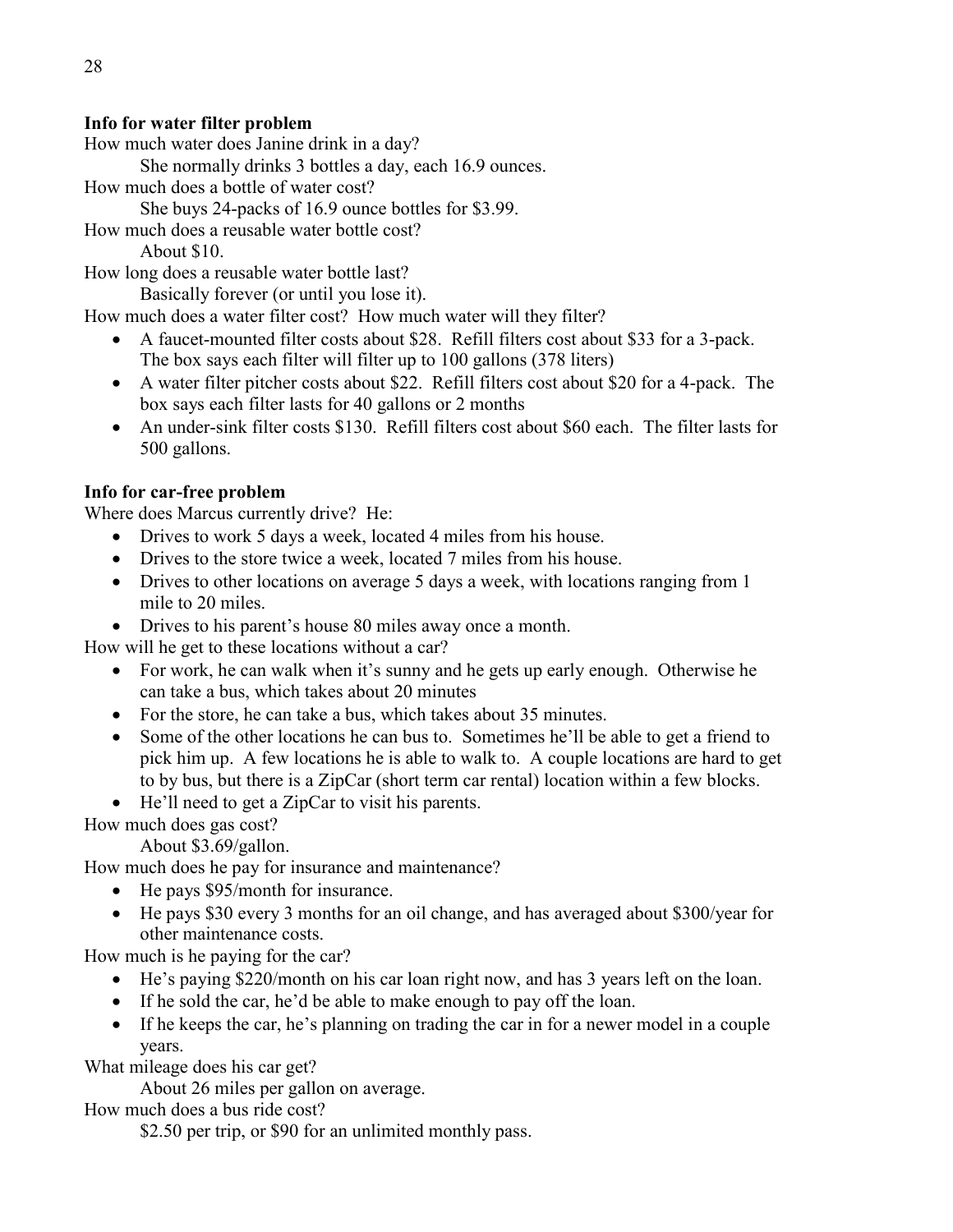How much does a ZipCar rental cost?

- The "occasional driving plan": \$25 application fee and \$60 annual fee, with no monthly commitment. Monday-Thursday the cost is \$8/hour, or \$72 per day. Friday-Sunday the cost is \$8/hour or \$78/day. Gas, insurance, and 180 miles are included in the cost. Additional miles are \$0.45/mile.
- The "extra value plan": Same as above, but with a \$50 monthly commitment, getting you a 10% discount on the usage costs.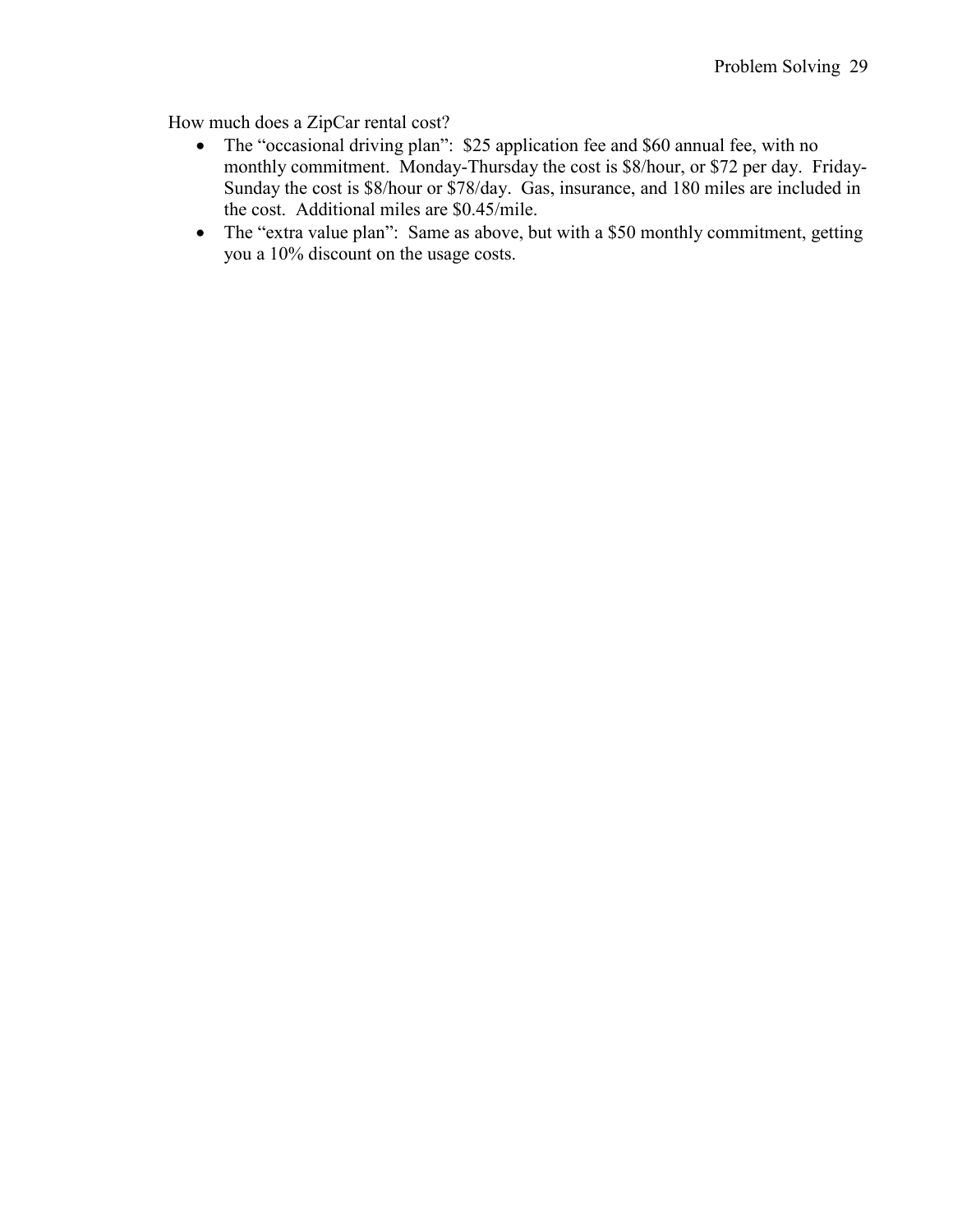## **Extension: Taxes**

Governments collect taxes to pay for the services they provide. In the United States, federal income taxes help fund the military, the environmental protection agency, and thousands of other programs. Property taxes help fund schools. Gasoline taxes help pay for road improvements. While very few people enjoy paying taxes, they are necessary to pay for the services we all depend upon.

Taxes can be computed in a variety of ways, but are typically computed as a percentage of a sale, of one's income, or of one's assets.

## Example 1

The sales tax rate in a city is 9.3%. How much sales tax will you pay on a \$140 purchase?

The sales tax will be 9.3% of \$140. To compute this, we multiply \$140 by the percent written as a decimal:  $$140(0.093) = $13.02$ .

When taxes are not given as a fixed percentage rate, sometimes it is necessary to calculate the **effective rate.**

#### **Effective rate**

The effective tax rate is the equivalent percent rate of the tax paid out of the dollar amount the tax is based on.

# Example 2

Joan paid \$3,200 in property taxes on her house valued at \$215,000 last year. What is the effective tax rate?

We can compute the equivalent percentage:  $3200/215000 = 0.01488$ , or about 1.49% effective rate.

Taxes are often referred to as progressive, regressive, or flat.

#### **Tax categories**

A **flat tax**, or proportional tax, charges a constant percentage rate.

A **progressive tax** increases the percent rate as the base amount increases.

A **regressive tax** decreases the percent rate as the base amount increases.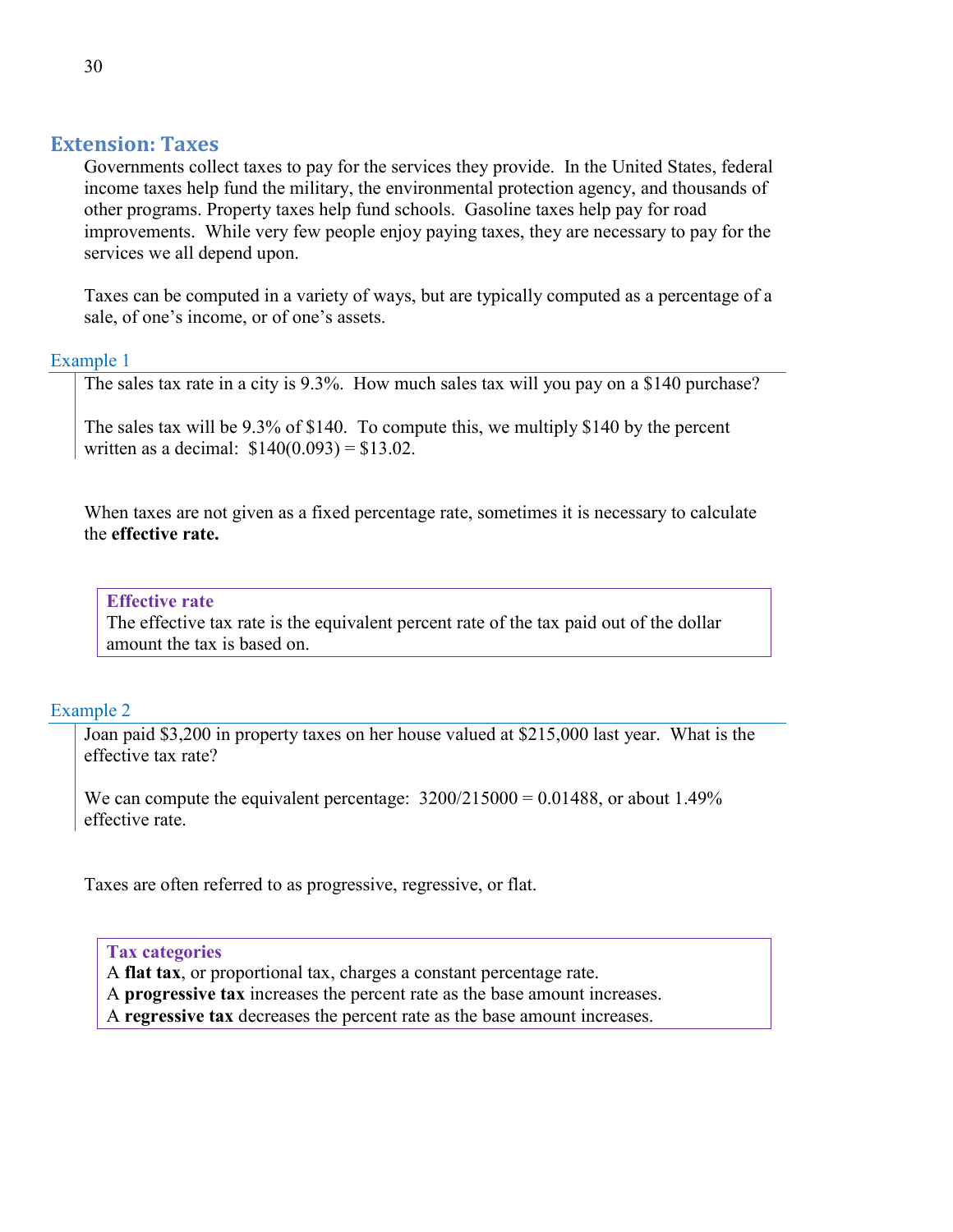Example 3

The United States federal income tax on earned wages is an example of a progressive tax. People with a higher wage income pay a higher percent tax on their income.

For a single person in 2011, adjusted gross income (income after deductions) under \$8,500 was taxed at 10%. Income over \$8,500 but under \$34,500 was taxed at 15%.

A person earning \$10,000 would pay 10% on the portion of their income under \$8,500, and 15% on the income over \$8,500, so they'd pay:

 $8500(0.10) = 850$  10% of \$8500  $1500(0.15) = 225$  15% of the remaining \$1500 of income Total tax:  $=$  \$1075

The effective tax rate paid is  $1075/10000 = 10.75\%$ 

A person earning \$30,000 would also pay 10% on the portion of their income under \$8,500, and 15% on the income over \$8,500, so they'd pay:

 $8500(0.10) = 850$  10% of \$8500  $21500(0.15) = 3225$  15% of the remaining \$21500 of income Total tax:  $= $4075$ 

The effective tax rate paid is  $4075/30000 = 13.58\%$ .

Notice that the effective rate has increased with income, showing this is a progressive tax.

#### Example 4

A gasoline tax is a flat tax when considered in terms of consumption, a tax of, say, \$0.30 per gallon is proportional to the amount of gasoline purchased. Someone buying 10 gallons of gas at \$4 a gallon would pay \$3 in tax, which is \$3/\$40 = 7.5%. Someone buying 30 gallons of gas at \$4 a gallon would pay \$9 in tax, which is  $\frac{9}{\$120} = 7.5\%$ , the same effective rate.

However, in terms of income, a gasoline tax is often considered a regressive tax. It is likely that someone earning \$30,000 a year and someone earning \$60,000 a year will drive about the same amount. If both pay \$60 in gasoline taxes over a year, the person earning \$30,000 has paid 0.2% of their income, while the person earning \$60,000 has paid 0.1% of their income in gas taxes.

# **Try it Now 1**

A sales tax is a fixed percentage tax on a person's purchases. Is this a flat, progressive, or regressive tax?

#### **Try it Now Answers**

1. While sales tax is a flat percentage rate, it is often considered a regressive tax for the same reasons as the gasoline tax.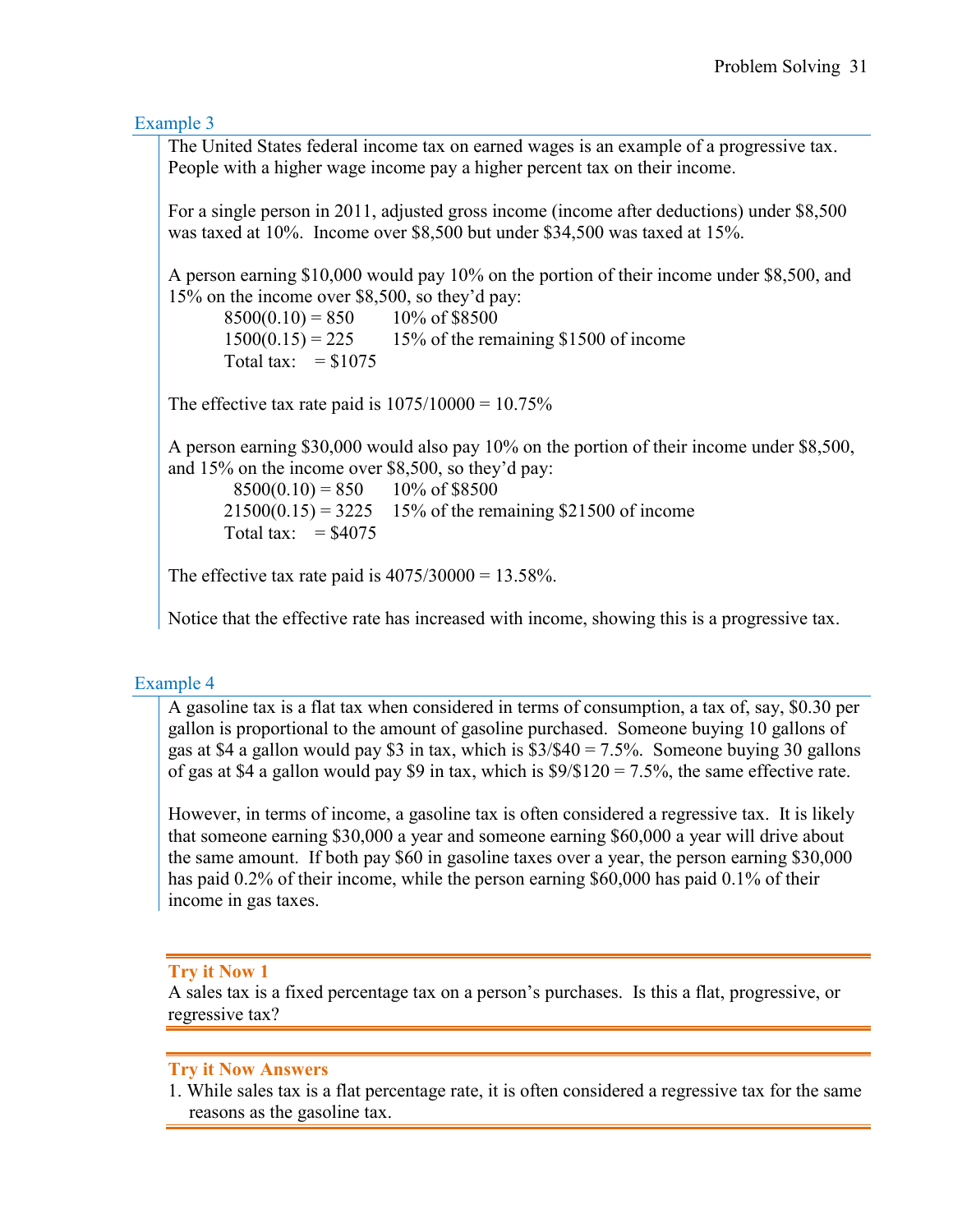## **Income Taxation**

Many people have proposed various revisions to the income tax collection in the United States. Some, for example, have claimed that a flat tax would be fairer. Others call for revisions to how different types of income are taxed, since currently investment income is taxed at a different rate than wage income.

The following two projects will allow you to explore some of these ideas and draw your own conclusions.

# **Project 1: Flat tax, Modified Flat Tax, and Progressive Tax.**

Imagine the country is made up of 100 households. The federal government needs to collect \$800,000 in income taxes to be able to function. The population consists of 6 groups:

- Group A: 20 households that earn \$12,000 each
- Group B: 20 households that earn \$29,000 each
- Group C: 20 households that earn \$50,000 each
- Group D: 20 households that earn \$79,000 each
- Group E: 15 households that earn \$129,000 each
- Group F: 5 households that earn \$295,000 each

This scenario is roughly proportional to the actual United States population and tax needs. We are going to determine new income tax rates.

The first proposal we'll consider is a flat tax – one where every income group is taxed at the same percentage tax rate.

1) Determine the total income for the population (all 100 people together)

2) Determine what flat tax rate would be necessary to collect enough money.

The second proposal we'll consider is a modified flat-tax plan, where everyone only pays taxes on any income over \$20,000. So, everyone in group A will pay no taxes. Everyone in group B will pay taxes only on \$9,000.

3) Determine the total *taxable* income for the whole population

4) Determine what flat tax rate would be necessary to collect enough money in this modified system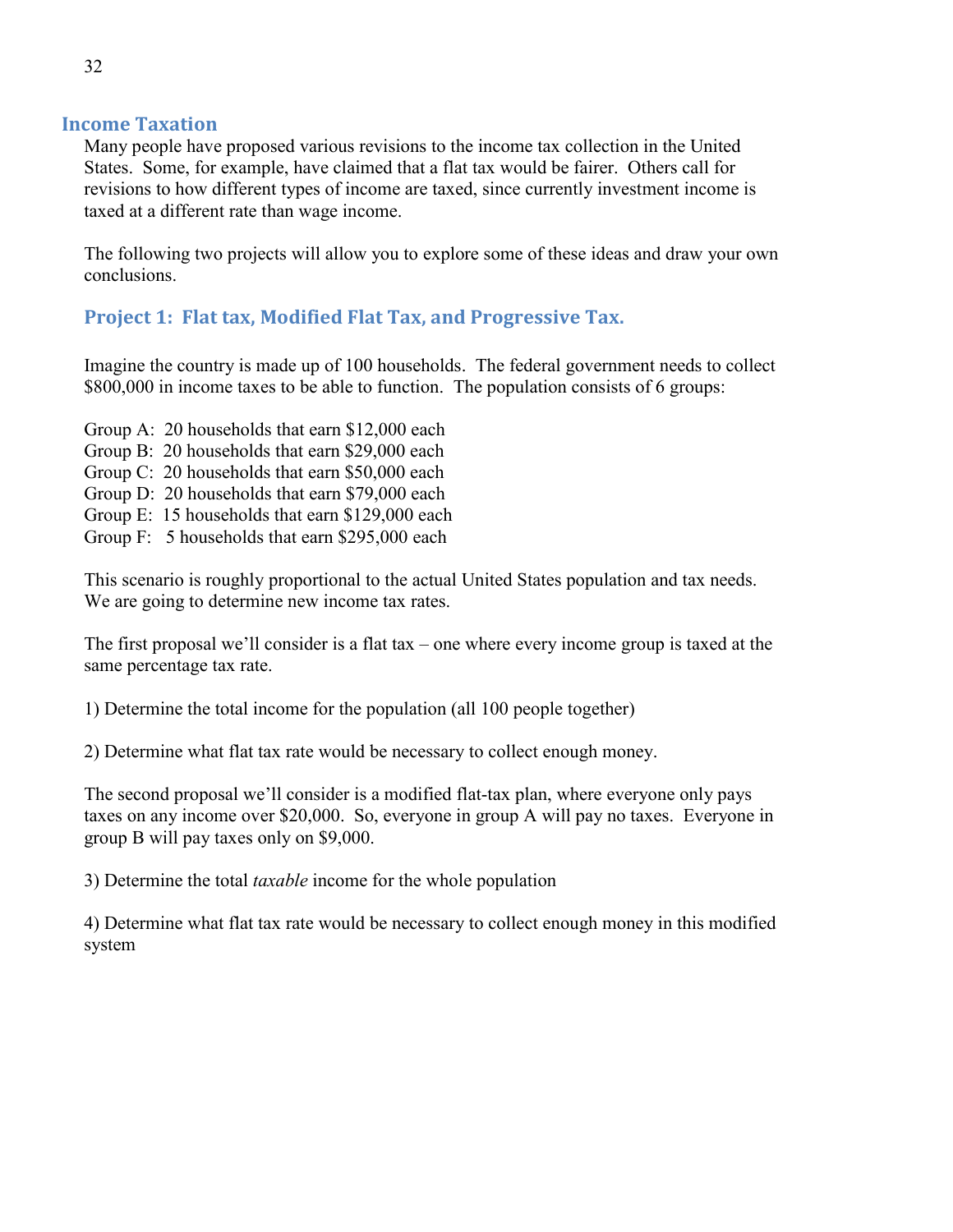|               |                         | <b>Flat Tax Plan</b>           |                       | <b>Modified Flat Tax Plan</b> |                       |
|---------------|-------------------------|--------------------------------|-----------------------|-------------------------------|-----------------------|
| Group         | Income per<br>household | Income tax<br>per<br>household | Income after<br>taxes | Income tax<br>per household   | Income after<br>taxes |
| $\mathbf{A}$  | \$12,000                |                                |                       |                               |                       |
| B             | \$29,000                |                                |                       |                               |                       |
| $\mathcal{C}$ | \$50,000                |                                |                       |                               |                       |
| D             | \$79,000                |                                |                       |                               |                       |
| E             | \$129,000               |                                |                       |                               |                       |
| $\mathbf{F}$  | \$295,000               |                                |                       |                               |                       |

5) Complete this table for both the plans

The third proposal we'll consider is a progressive tax, where lower income groups are taxed at a lower percent rate, and higher income groups are taxed at a higher percent rate. For simplicity, we're going to assume that a household is taxed at the same rate on *all* their income.

6) Set progressive tax rates for each income group to bring in enough money. There is no one right answer here – just make sure you bring in enough money!

| $\tilde{\phantom{a}}$<br>Group | Income per<br>household | Tax rate<br>(%) | <b>Income tax</b><br>per<br>household | <b>Total tax</b><br>collected for all<br>households | <b>Income after</b><br>taxes per<br>household |
|--------------------------------|-------------------------|-----------------|---------------------------------------|-----------------------------------------------------|-----------------------------------------------|
| $\mathbf{A}$                   | \$12,000                |                 |                                       |                                                     |                                               |
| B                              | \$29,000                |                 |                                       |                                                     |                                               |
| $\mathcal{C}$                  | \$50,000                |                 |                                       |                                                     |                                               |
| D                              | \$79,000                |                 |                                       |                                                     |                                               |
| E                              | \$129,000               |                 |                                       |                                                     |                                               |
| $\mathbf{F}$                   | \$295,000               |                 |                                       |                                                     |                                               |
|                                |                         |                 |                                       | This better total<br>to \$800,000                   |                                               |

7) Discretionary income is the income people have left over after paying for necessities like rent, food, transportation, etc. The cost of basic expenses does increase with income, since housing and car costs are higher, however usually not proportionally. For each income group, estimate their essential expenses, and calculate their discretionary income. Then compute the effective tax rate for each plan relative to discretionary income rather than income.